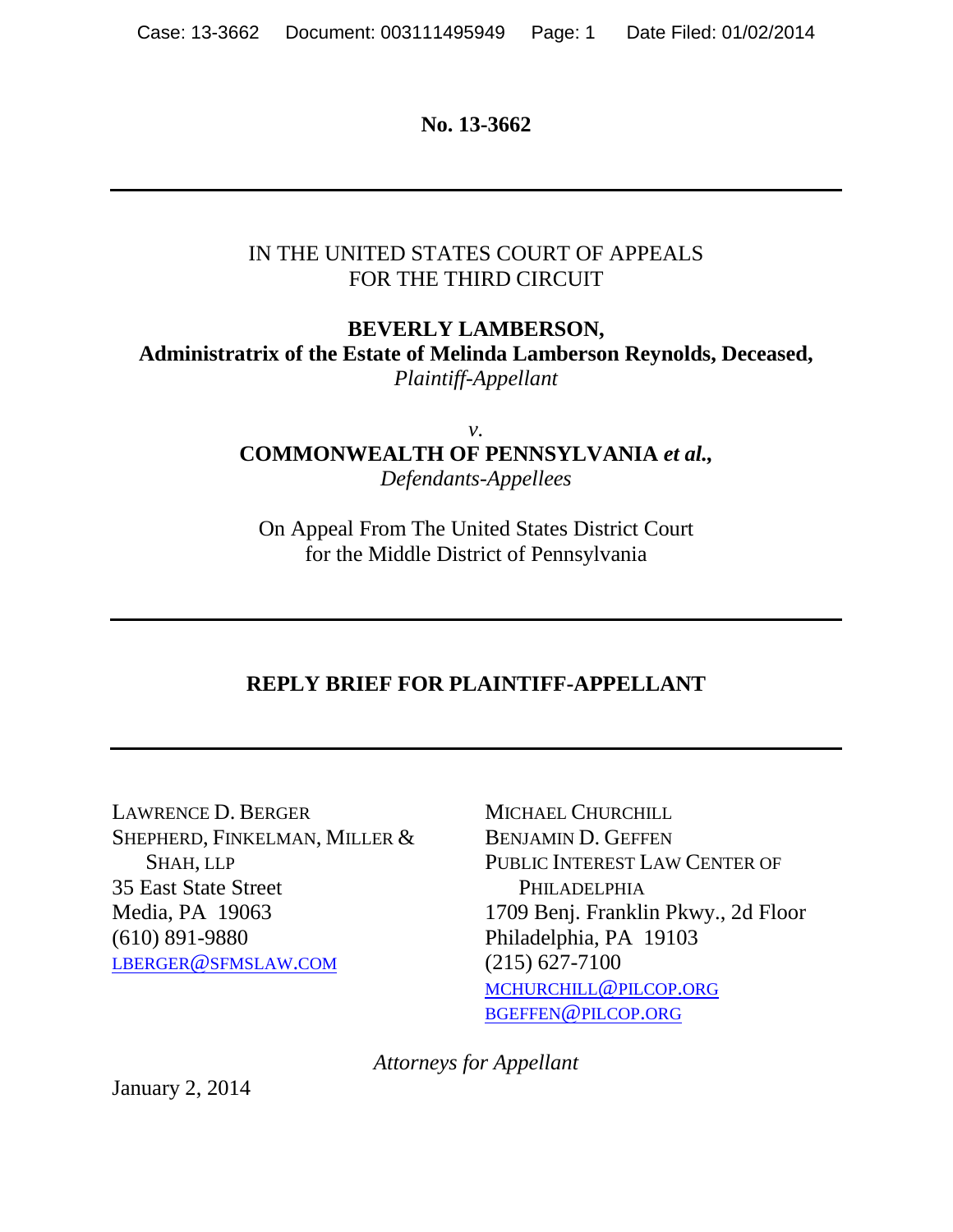# **Contents**

|                       |                                                                                                                                                                                                                                                                         | Page |
|-----------------------|-------------------------------------------------------------------------------------------------------------------------------------------------------------------------------------------------------------------------------------------------------------------------|------|
| PRELIMINARY STATEMENT |                                                                                                                                                                                                                                                                         | 1    |
| <b>ARGUMENT</b>       |                                                                                                                                                                                                                                                                         | 4    |
| A                     | The District Court Correctly Rejected<br>Appellees' Abstention Argument, Because<br>Reynolds Was Not Attacking The Board of<br>Nursing Order.                                                                                                                           | 4    |
| B                     | The District Court Should Not Have Entered<br>Summary Judgment, Because There Was At<br>Least A Triable Issue Of Fact As To Why<br>Reynolds Was Excluded.                                                                                                               | 9    |
| $\mathsf{C}$          | Appellees' Other Arguments For Affirmance<br>Are Without Merit.                                                                                                                                                                                                         | 14   |
| $\mathbf{1}$          | Reynolds Did Request An Accommodation:<br>She Repeatedly Expressed Her Belief And<br>Request That She Should Be Permitted To<br>Continue Methadone Maintenance<br>Treatment, And The ADA And<br><b>Rehabilitation Act Do Not Require Special</b><br>Words Or Formality. | 14   |
| 2                     | <b>Whether Methadone Maintenance Treatment</b><br>Was A Reasonable Accommodation<br>Presents, At The Least, A Triable Issue Of<br>Fact.                                                                                                                                 | 17   |
| 3                     | Summary Judgment Could Not Be Granted<br>On The Alternate Alleged Ground Of<br>Reynolds' Use Of Illegal Drugs Or Because<br>She Was Too Impaired To Be Otherwise<br>Qualified.                                                                                          | 18   |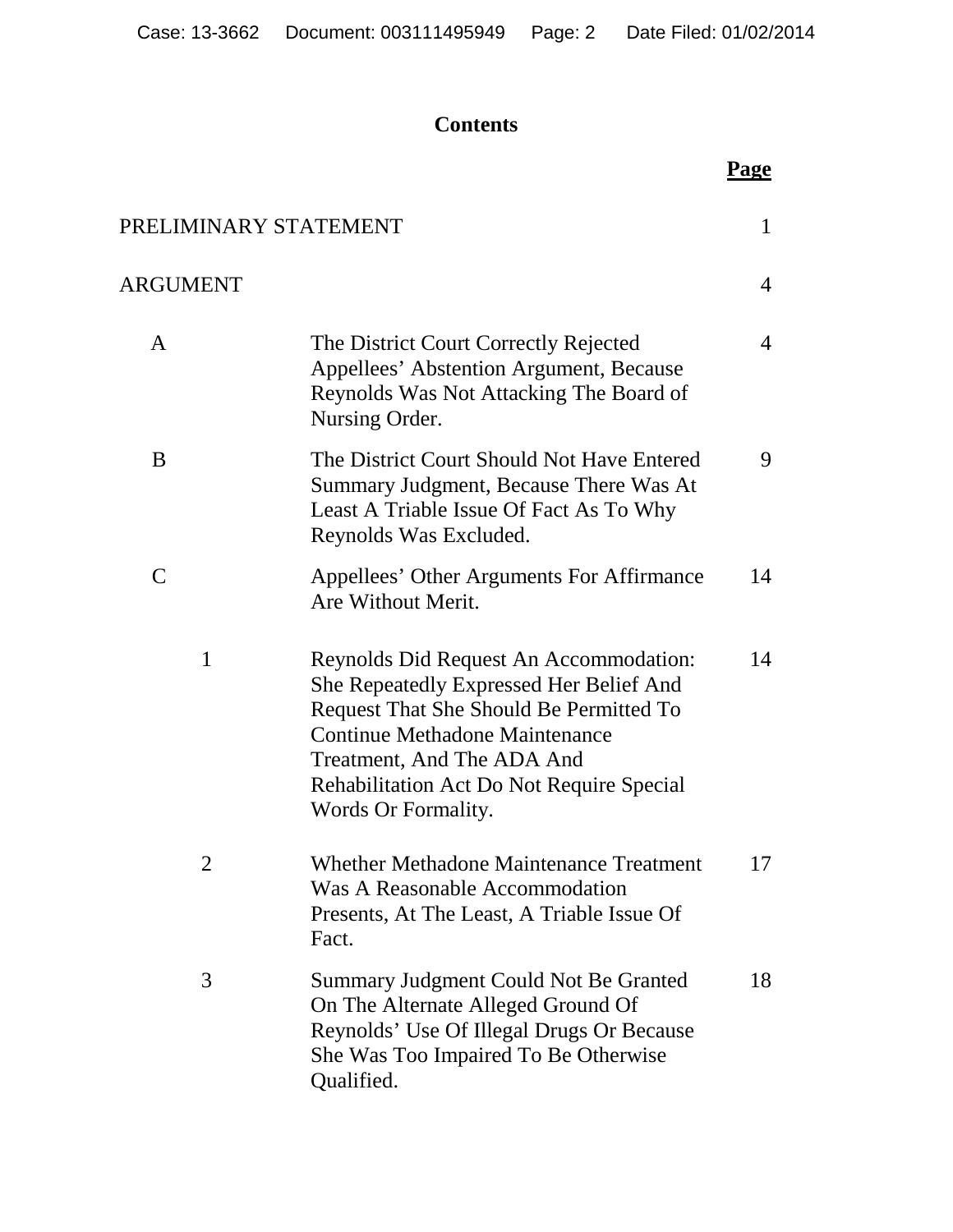D Partial Summary Judgment Should Have Been Granted to Plaintiff-Appellant Because There Is No Factual Dispute That The PHMP Methadone Policy Wrongfully Excluded People With Disabilities, On A Blanket Basis, From Being Monitored And From Practicing Their Professions.

CONCLUSION 27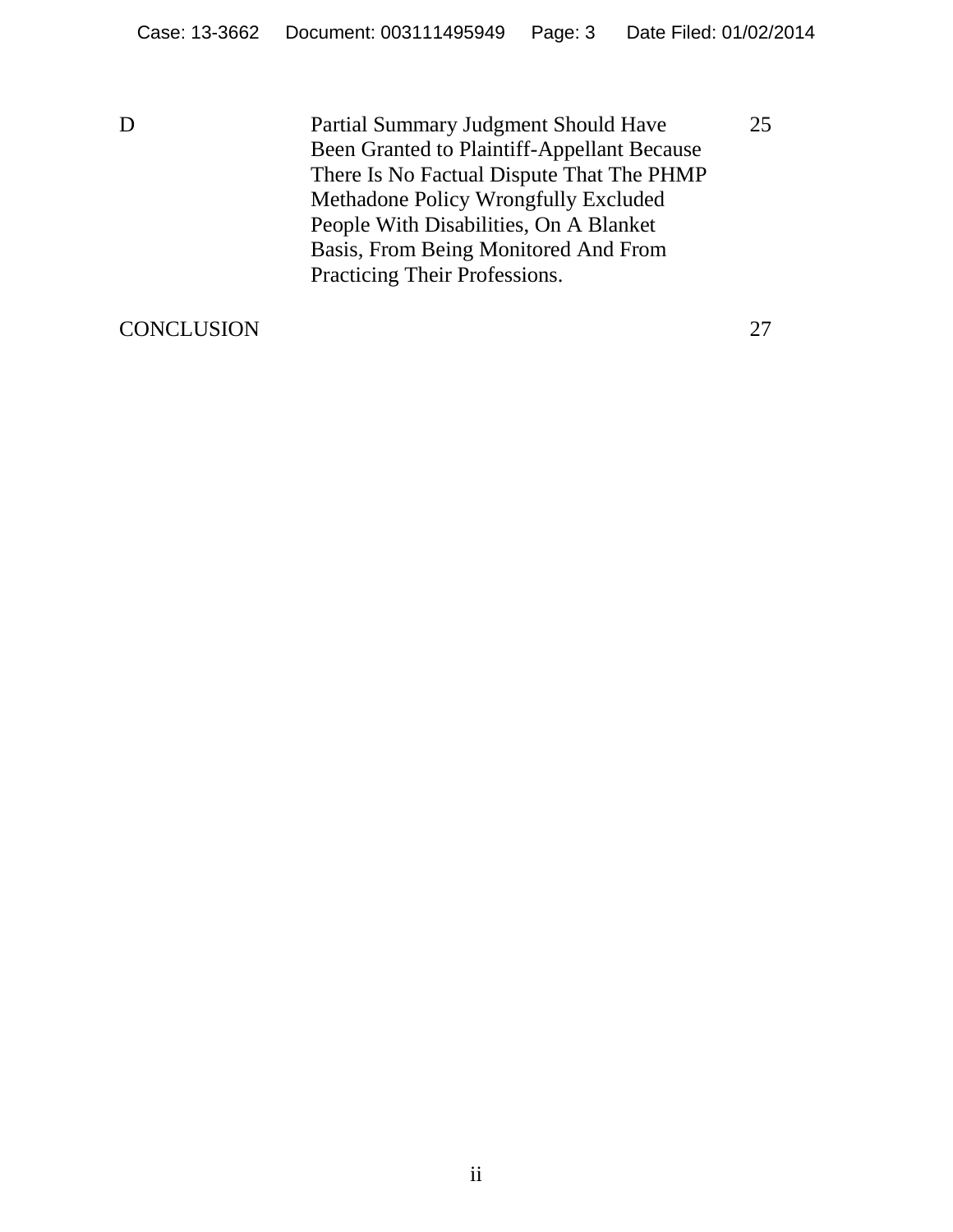# **Table of Authorities**

|                                                                                                      | Pages |
|------------------------------------------------------------------------------------------------------|-------|
| <b>Cases</b>                                                                                         |       |
| Bay Area Addiction Research and Treatment Inc. v. City<br>of Antioch, 179 F.3d 725 (9th Cir. 1999)   | 20    |
| Crown Packaging Tech., Inc. v. Ball Metal Bev.<br>Container Corp., 635 F.3d 1373 (Fed. Cir. 2011)    | 24    |
| Dairy Am., Inc. v. New York Marine & Gen. Ins. Co.,<br>2010 U.S. App. Lexis 26773 (9th Cir. 2010)    | 24    |
| Doe v. Centre County, 242 F.3d 437 (3d Cir. 2001)                                                    | 20    |
| <i>EEOC v. Hussey Copper, Ltd., 696 F.Supp.2d 505</i><br>(W.D.Pa. 2010)                              | 20    |
| Fowler v. Westminster College, 2012 U.S. Dist. Lexis<br>133269 (D.Utah 2012)                         | 24    |
| Gaus v. Norfolk S. Ry. Co., No. 09-cv-1698 (W.D.Pa.<br>Sept. 28, 2011), 2011 U.S. Dist. Lexis 111089 | 20    |
| Gill v. Franklin Pierce Law Center, 899 F.Supp. 850<br>(D.N.H. 1995)                                 | 16    |
| Huffman v. Pursue, Ltd., 420 U.S. 592 (1975)                                                         | 7     |
| Mauerhan v. Wagner Corporation, 649 F.3d 1180 (10th<br>Cir. 2011)                                    | 22    |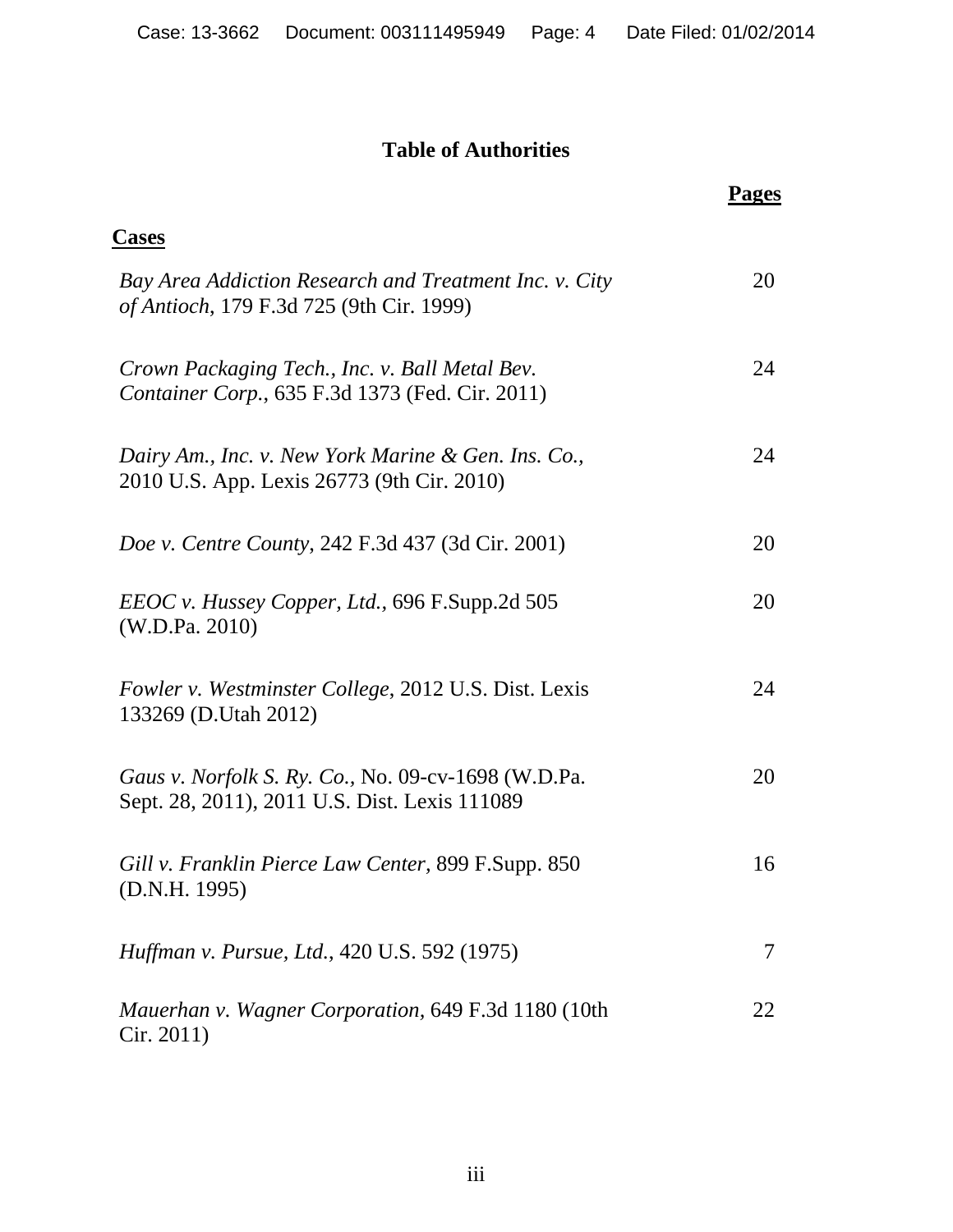| Middlesex County Ethics Committee v. Garden State<br>Bar Ass'n., 457 U.S. 423 (1982)             | 7       |
|--------------------------------------------------------------------------------------------------|---------|
| Nathanson v. Medical College of Pennsylvania, 926<br>F.2d 1368 (3d Cir. 1991)                    | 16      |
| <b>New Directions Treatment Services v. Reading, 490</b><br>F.3d 293 (3d Cir. 2007)              | 19      |
| New Orleans Public Service, Inc. v. Council of City of<br>New Orleans, 491 U.S. 350 (1989)       | 8       |
| O'Neill v. Philadelphia, 32 F.3d 785 (3d Cir. 1994)                                              | $7 - 8$ |
| Oconomowoc Residential Programs, Inc. v. City of<br>Greenfield, 23 F.Supp.2d 941 (E.D.Wis. 1998) | 16      |
| Olmstead v. L.C., 527 U.S. 581 (1999)                                                            | 12      |
| School Board of Nassau County v. Arline, 480 U.S. 273<br>(1987)                                  | 20      |
| Scripps Clinic & Research Found. v. Genentech, Inc.,<br>927 F.2d 1565 (Fed. Cir. 1991)           | 24      |
| Sprint Communications, Inc. v. Jacobs, --- U.S. --- (No.<br>12-815, decided Dec. 10, 2013)       | 8       |
| <i>Taliaferro v. Darby Twp. Zoning Bd.,</i> 458 F.3d 181 (3d)<br>Cir. 2006)                      | 8       |
| Taylor v. Phoenixville School District, 184 F.3d 296 (3d<br>Cir. 1999)                           | 16      |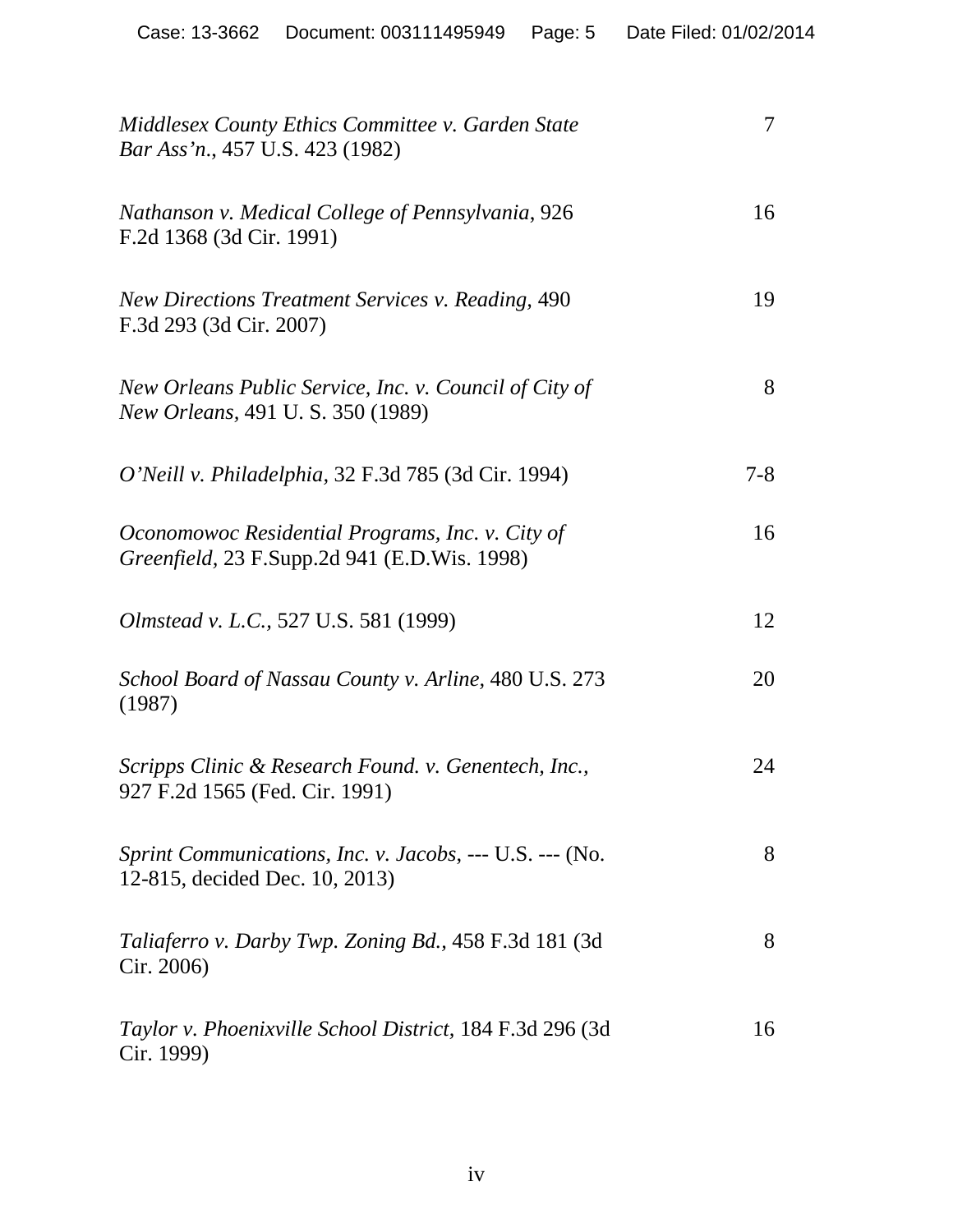# **Statutes**

| 28 C.F.R. §35.104           | 19 |
|-----------------------------|----|
| <b>Regulations</b>          |    |
| 42 U.S.C. $$12210(a)$       | 19 |
| 29 U.S.C. $\S705(20)(C)(i)$ | 19 |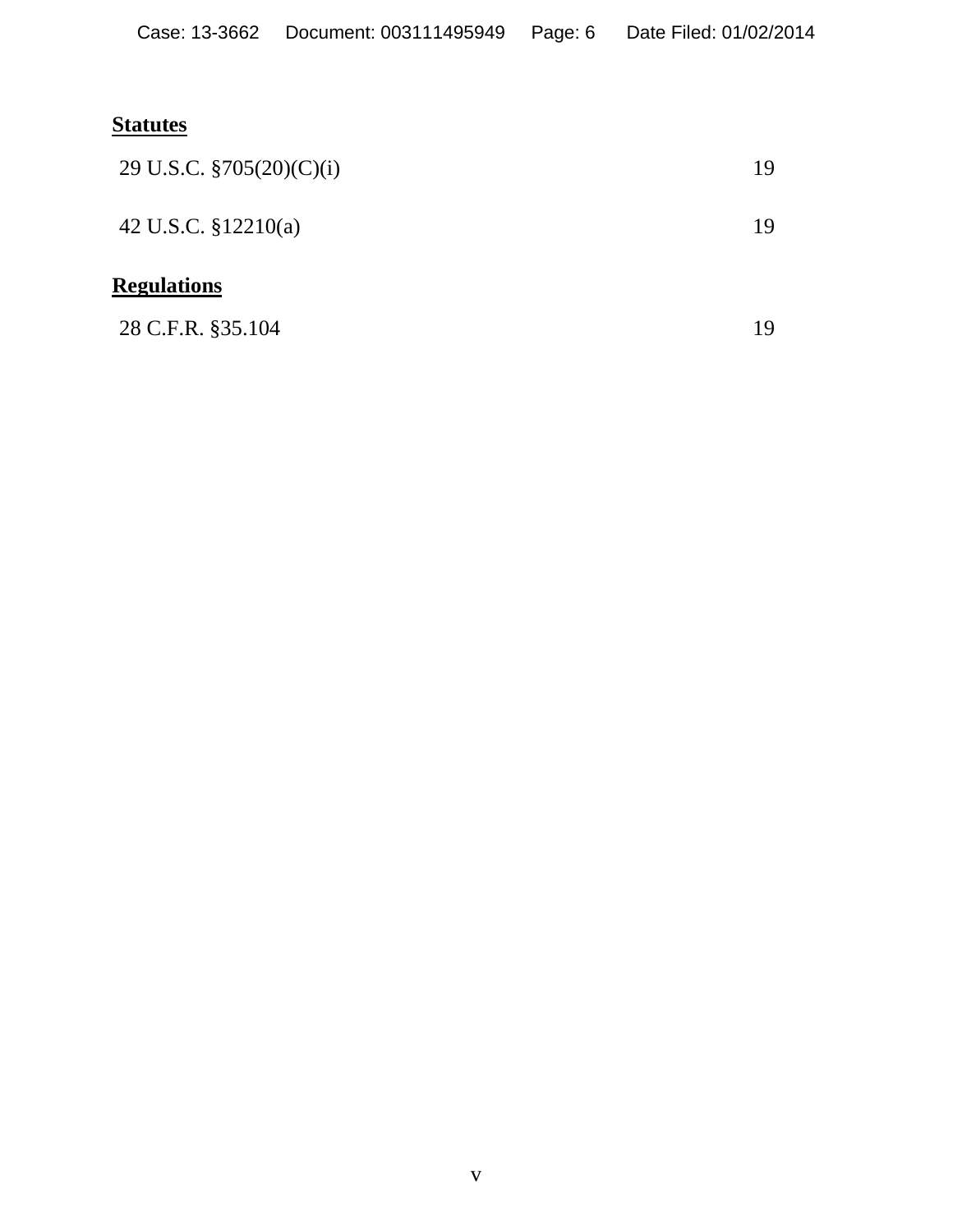#### **PRELIMINARY STATEMENT**

Beginning in 2008, Melinda Reynolds ("Reynolds") was barred by defendants from practicing her profession as a nurse, or even from being monitored to return to licensed practice, because of defendants' methadone prohibition policy. Our opening Brief demonstrated that there are genuine issues of material fact, concerning Reynolds' exclusion, that require a trial. Appellees – seeking to avoid any discussion of their methadone policy – repeat the same error made by the Court below of largely ignoring what happened in 2008, after the September 2007 Order by the Board of Nursing ("BoN" or the "Board"). However, this case cannot be resolved without confronting what happened in 2008, and without confronting the methadone policy in the  $PHMP<sup>1</sup>$  $PHMP<sup>1</sup>$  $PHMP<sup>1</sup>$  Operations Manual that caused Reynolds' exclusion.

Nothing in appellees' brief establishes any other reason for the 2008 action. Defendants' monitoring agency, PHMP, maintained a non-public written policy that excluded licensed professionals, who were receiving methadone maintenance treatment, not only from returning to work but even from being monitored so that they could return to work. Appellees applied this policy to bar Ms. Reynolds even

<span id="page-6-0"></span> $<sup>1</sup>$  As set forth in the opening Brief for Appellant, "PHMP" is defendant Division</sup> of Professional Health Monitoring Programs, the sister agency of the BoN, and the agency that is responsible for monitoring.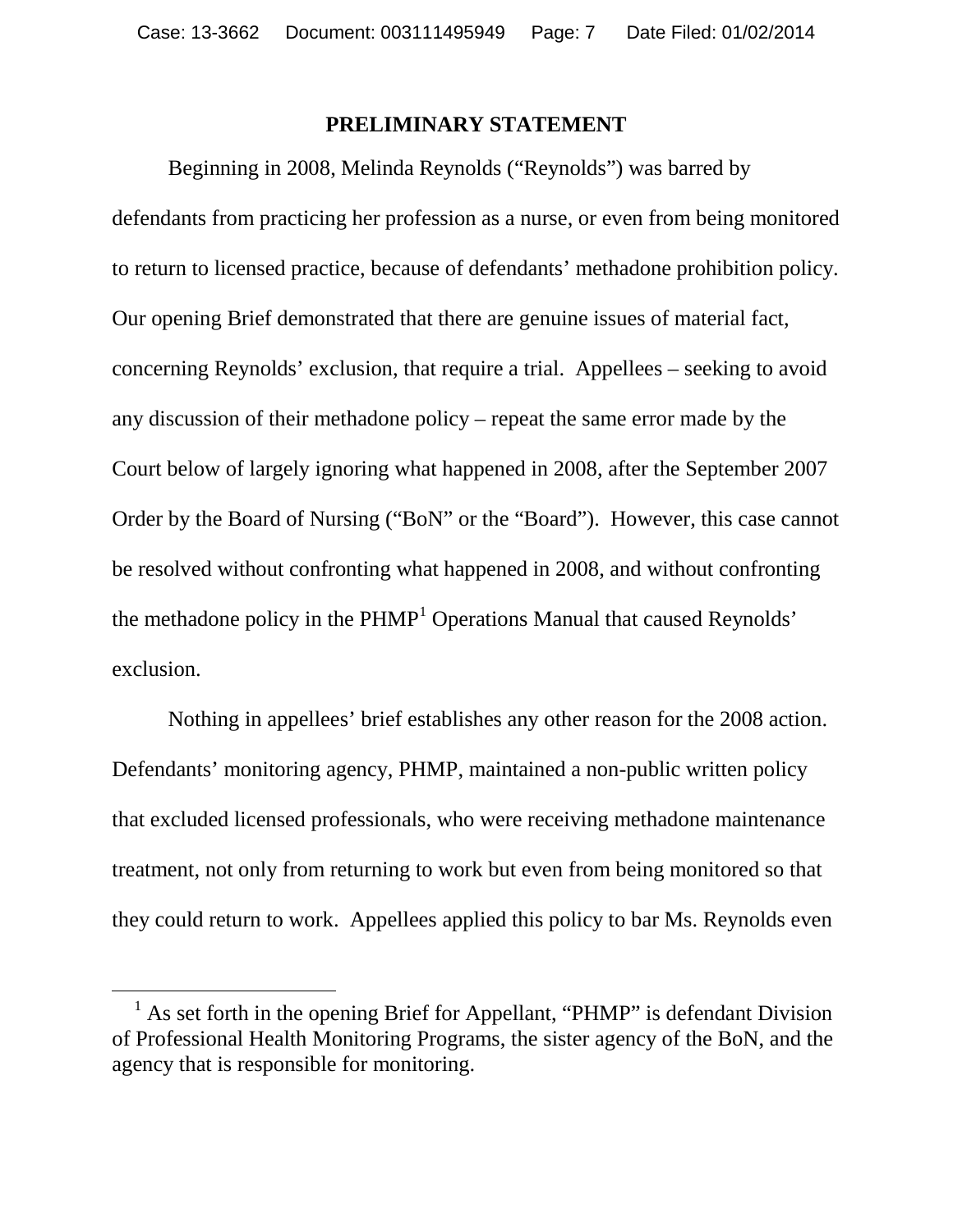after an addiction medicine specialist hired by defendants, Dr. Woody, stated in 2006 that she could safely practice nursing while receiving methadone maintenance treatment, provided that she was monitored.

When Reynolds' license was first suspended in 2007, defendants concealed the PHMP anti-methadone policy from the Hearing Examiner. When the Hearing Examiner drafted, and the Board of Nursing entered, an Order that did *not* say anything about methadone (and which Reynolds therefore did not appeal), PHMP still excluded her from the monitoring program by closing her file in 2008.

Appellees devote only a single footnote on page 44 of their Brief to what happened in 2008, after the September 2007 Order was entered by the Board. The Order did require that Reynolds be monitored by PHMP, and PHMP closed Reynolds' file – *i.e.,* refused to monitor her – because she had not been detoxed from methadone. PHMP did not refuse to monitor her for any other reason: not because of failure to sign up for additional drug screening, or failure to attend support groups, or use of other (also legal) drugs, benzodiazepines. PHMP closed her file because of methadone. At a minimum, this factual record presents genuine issues for trial.

The additional grounds for affirmance now argued by appellees – abstention and allegations of other drug use – simply ignore the record. The District Court correctly rejected the abstention argument because appellant is not trying to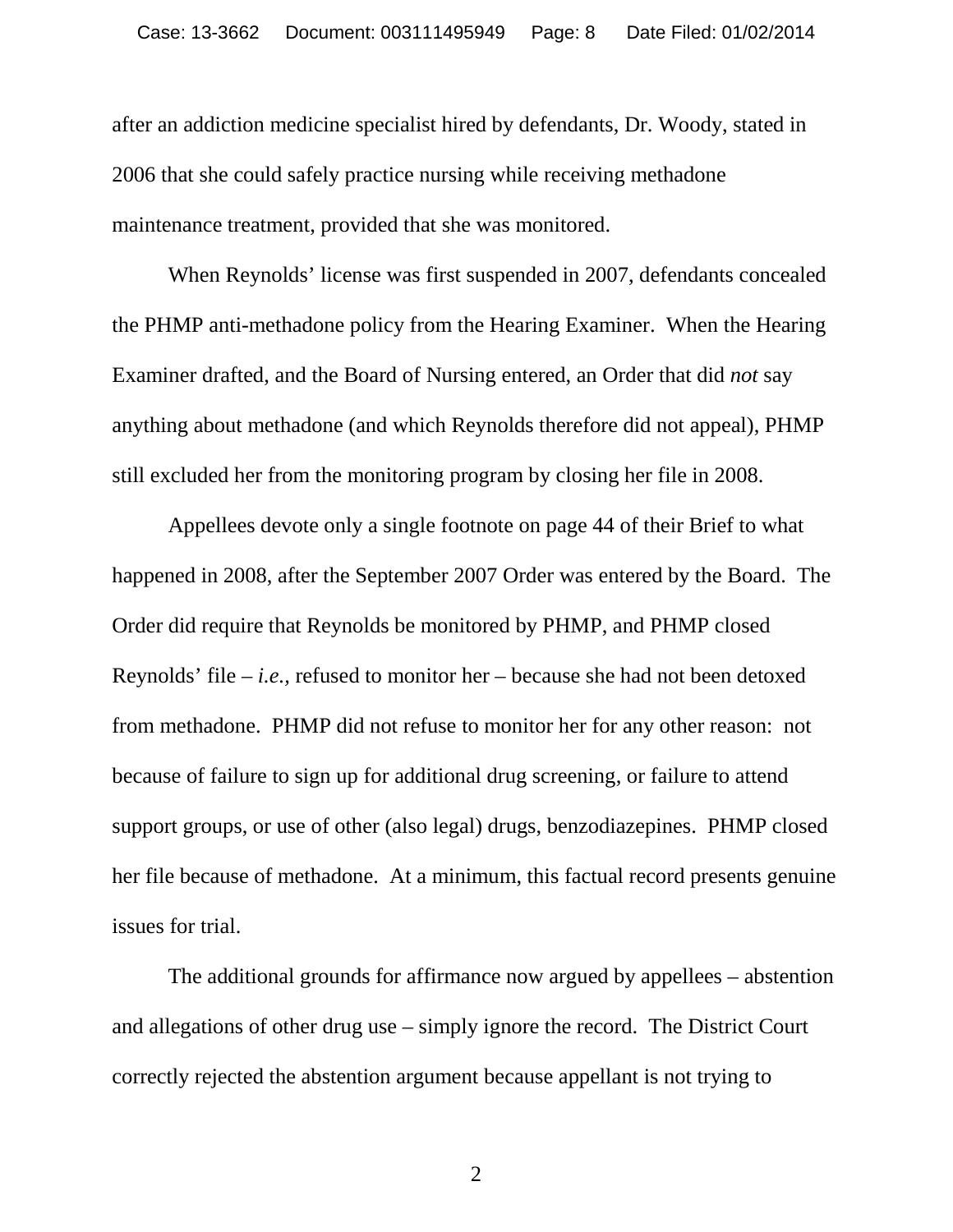relitigate or collaterally attack the September 2007 BoN Order. PHMP's Case Manager testified at the BoN hearing – falsely as it turned out – that there was no methadone prohibition unless it was specified in the Order. The Order contained no such prohibition, and restored her to probation status, so there was nothing in the Order itself for Reynolds to appeal. Yet, after the Order was entered, defendants continued to exclude Reynolds under the PHMP policy.

As for the exception to the ADA and Rehabilitation Act for people who are currently using illegal drugs, that exception applies only when the agency acts on the basis of such use, and PHMP and the Board of Nursing did not. Moreover, even assuming that defendants are permitted to exclude Reynolds on the basis of alleged facts not known at the time, those facts still leave issues to be resolved at trial. The Order of the District Court should therefore be reversed, and the case should be remanded for trial.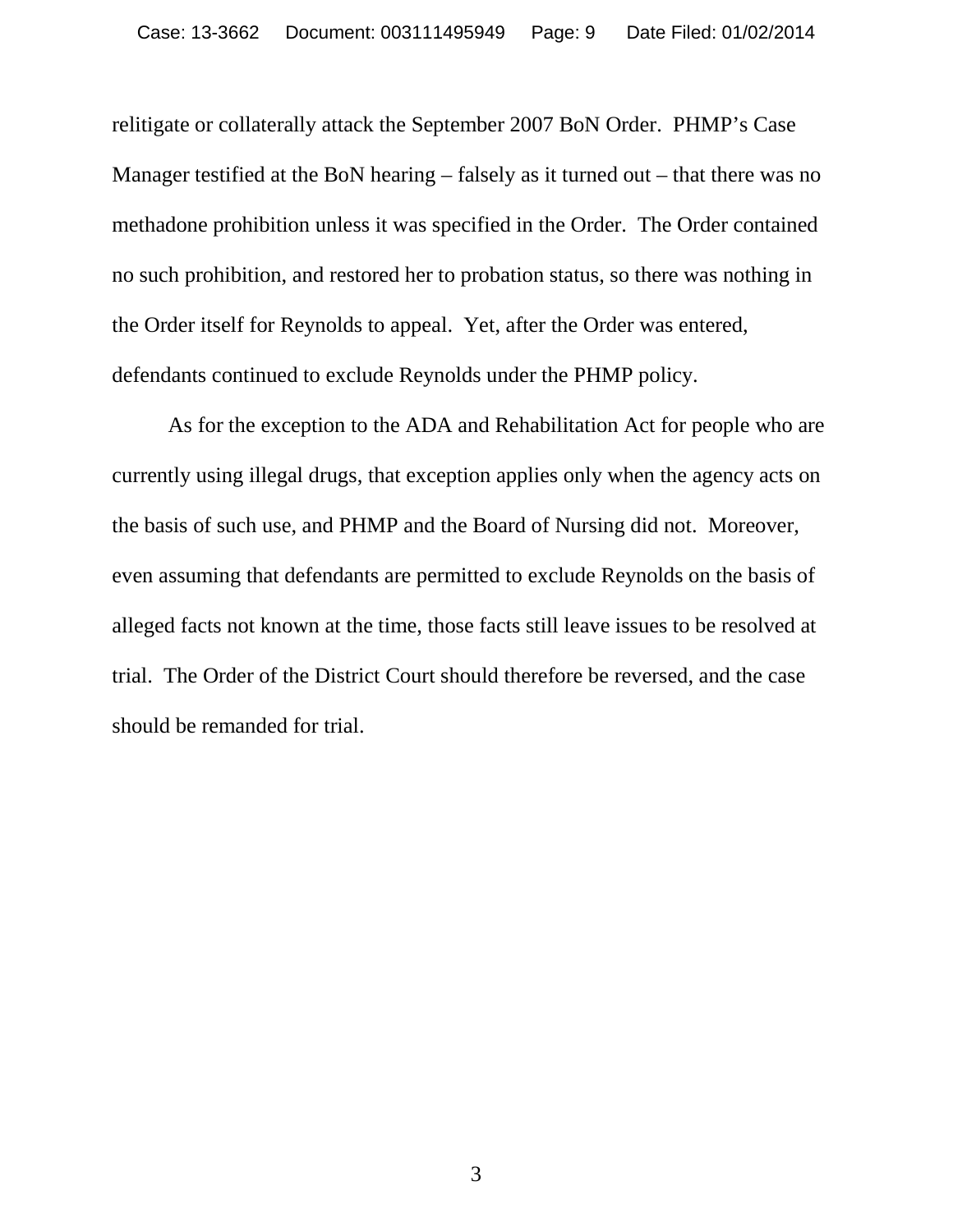#### **ARGUMENT**

#### **A. The District Court Correctly Rejected Appellees' Abstention Argument, Because Reynolds Was Not Attacking The Board of Nursing Order.**

The District Court denied appellees' abstention motion because it

understood that:

[Reynolds] challenges an unwritten $^2$  $^2$  policy of excluding methadone maintenance from approved treatment, and thus focuses on the conduct of officials, not the decision made by the Board of Nursing. This anti-methadone policy is not part of the administrative procedures, and plaintiff seeks mainly prospective relief in preventing operation of that policy in the future.

Opinion on motion to dismiss, Dist. Ct. Doc. No. 36 at p. 12 (footnote added). The

essential focus of plaintiff's action never changed, and thus the Court's decision to

deny abstention was correct. Reynolds, and now her Administratrix, are not

challenging the 2007 Board of Nursing decision which actually restored Reynolds

to probationary status and did not require her to stop methadone treatment. Rather,

plaintiff is and always has been challenging the administrative actions of

<span id="page-9-0"></span> $2$  It was subsequently established in pretrial discovery, and is now undisputed, that the concealed policy (whose very existence was still denied in defendants' Answer to the Amended Complaint) was a written component of the PHMP Operations Manual. *See, e.g.,* Deposition of Pearl Harris (8/22/2011) at pp. 108-09 (App. 596a-597a); Ex. P-2 (App. 381a); Deposition of Kevin Knipe (8/25/2011) at pp. 34-35 (App. 210a-211a).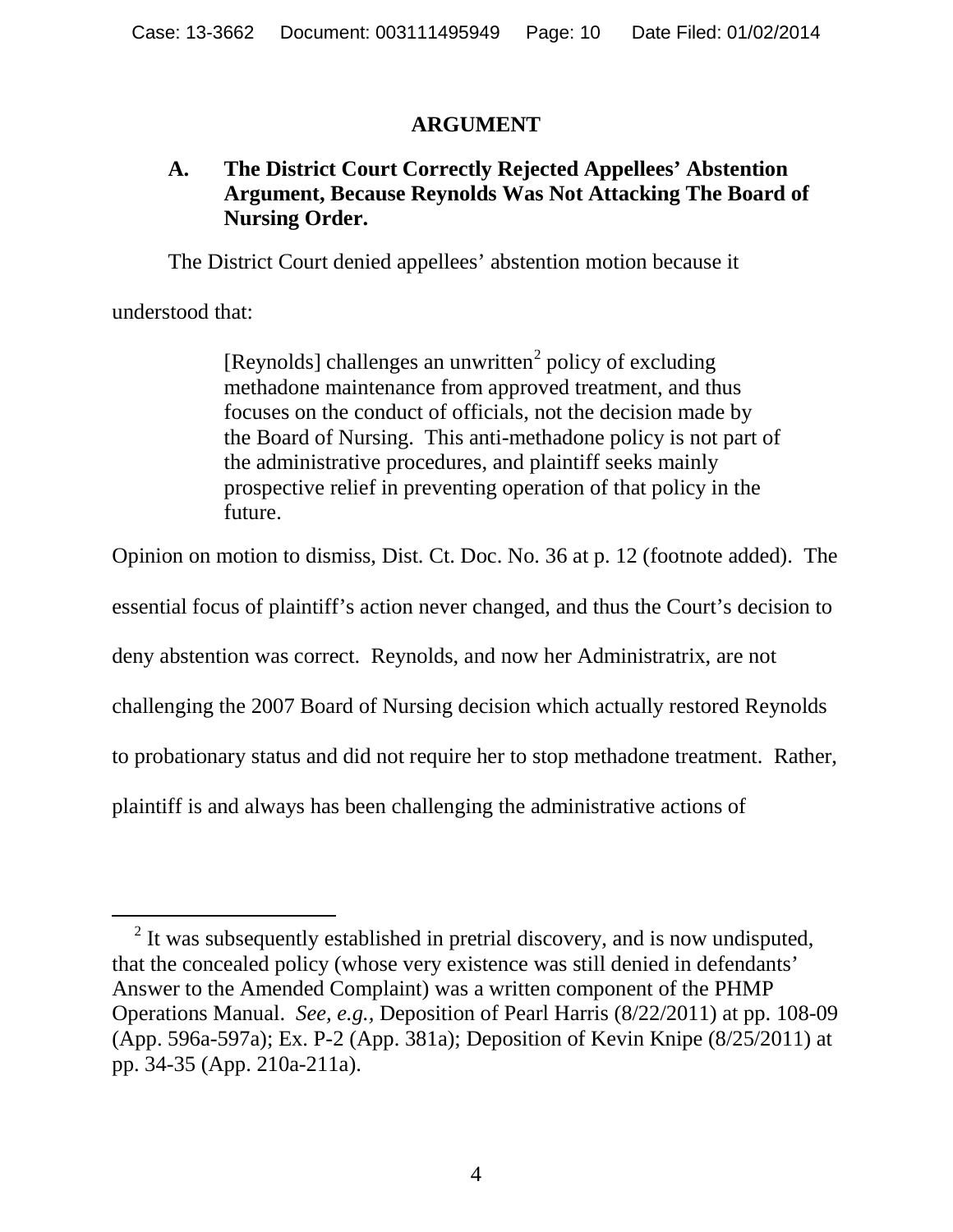defendants-appellees, and particularly those of PHMP, the monitoring agency, which came after the 2007 decision.

Appellees now argue that the District Court should have abstained *after* pretrial discovery was completed, ironically arguing that *they* established "that the order of the Nursing Board suspending Reynolds' license was based, in part, on Reynolds' failure to enter inpatient treatment and be weaned from methadone." Brief for Appellees at 29. Therefore, they argue, "the question of Reynolds' continued methadone use was in fact an issue which could have been argued before the Board," and Reynolds' claims were a "collateral attack on the decision by the Pennsylvania Board of Nursing to suspend Reynolds' license to practice." *Id.* at 30. In short, when it suits appellees' convenience, this case is about methadone!

But when Reynolds was before the Board of Nursing in 2007, and even as late as 2010 when appellees answered the Amended Complaint, appellees resolutely – and falsely – denied that there was any methadone policy. At the Board of Nursing hearing, PHMP's Harris was asked a misleading question about whether the Board of Nursing itself had a methadone policy, to which she answered no, and then further and falsely embellished her answer by claiming that PHMP did monitor nurses who were receiving methadone treatment, and that "there is no requirement" that monitored nurses "cannot practice as a nurse because they are on methadone." *See* opening Brief for Appellant at 18-20, and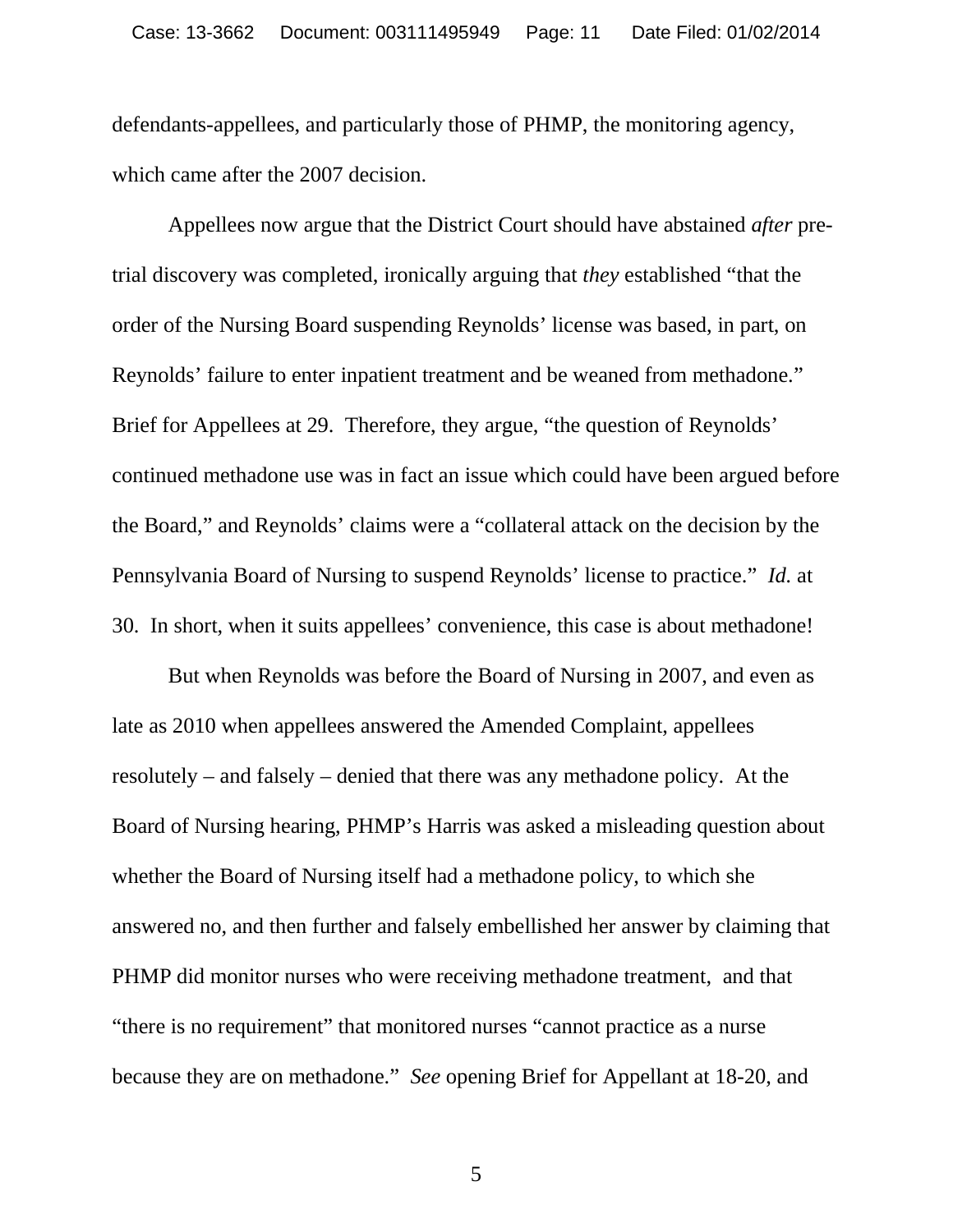BoN Transcript at p. 75 (App. 403a.) Consequently, the Hearing Examiner and Board issued an Order that did not say that Reynolds was required to discontinue methadone treatment. *See* opening Brief for Appellant at 23, and BoN Order at App. 458a-472a.

It is undisputed that information about defendants' methadone policy was not available to either Reynolds or the Hearing Examiner in 2007. Even after the Board of Nursing Order in September 2007, and after Reynolds' file was closed by Harris in March 2008, a request by Reynolds' methadone provider for a copy of the policy was refused. *See* request from New Directions Executive Director Glen Cooper in April 2008 (App. 479a) and defendants' Answer to Amended Complaint confirming that the request was refused (Answer at ¶63, App. 104a). Even then, defendants were still denying the existence of the pre-June 2008 methadone policy: "Defendants do not and *did not* maintain a methadone exclusion policy." *Id.*  (emphasis added).

None of the abstention cases cited by defendants are remotely applicable. Reynolds was not contesting what happened in the Board of Nursing hearing – from which defendants withheld any information about the methadone policy – but what happened after the hearing. By contrast, all of the cases cited by appellees concern plaintiffs who deliberately failed to avail themselves of an available state forum.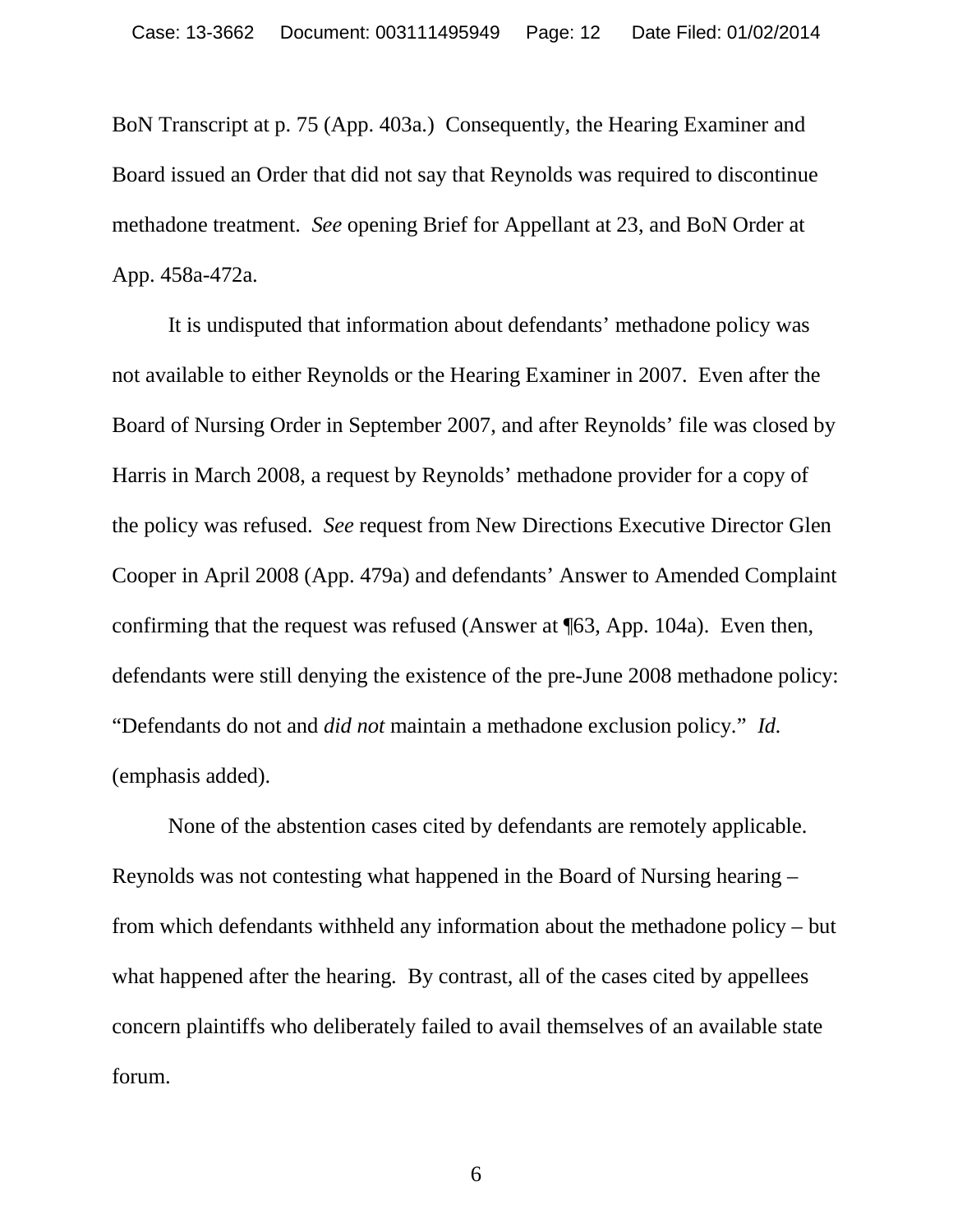For example, in *Middlesex County Ethics Committee v. Garden State Bar Ass'n*., 457 U.S. 423 (1982), the plaintiff was charged with an ethics violation in a pending proceeding, and brought a federal court action to enjoin the administrative proceedings without even filing an answer. The Supreme Court held that *Younger* abstention was appropriate because he could litigate his constitutional claim in the administrative proceedings. *Id.* at 435-436. Reynolds never had an opportunity to litigate the post-hearing application of the methadone exclusion policy to her, as there was no pending proceeding. The Board of Nursing proceeding concluded in September 2007, six months before Reynolds' PHMP file was closed in March 2008.

Similarly, in *Huffman v. Pursue, Ltd.*, 420 U.S. 592 (1975), the plaintiff filed his federal court injunction action at a time when the state court adjudication that he was protesting was still subject to appeal in the Ohio courts. *Id.* at 610. Here, as demonstrated above, there was nothing in the Board of Nursing Order from which Reynolds could have appealed. Her quarrel was with the subsequent administrative action that wrongly closed her PHMP file, and denied her both monitoring and licensing because of a concealed PHMP policy – a policy which PHMP concealed until long after the BoN Order, when it was finally disclosed in pretrial discovery in this case. Likewise, in *O'Neill v. Philadelphia,* 32 F.3d 785,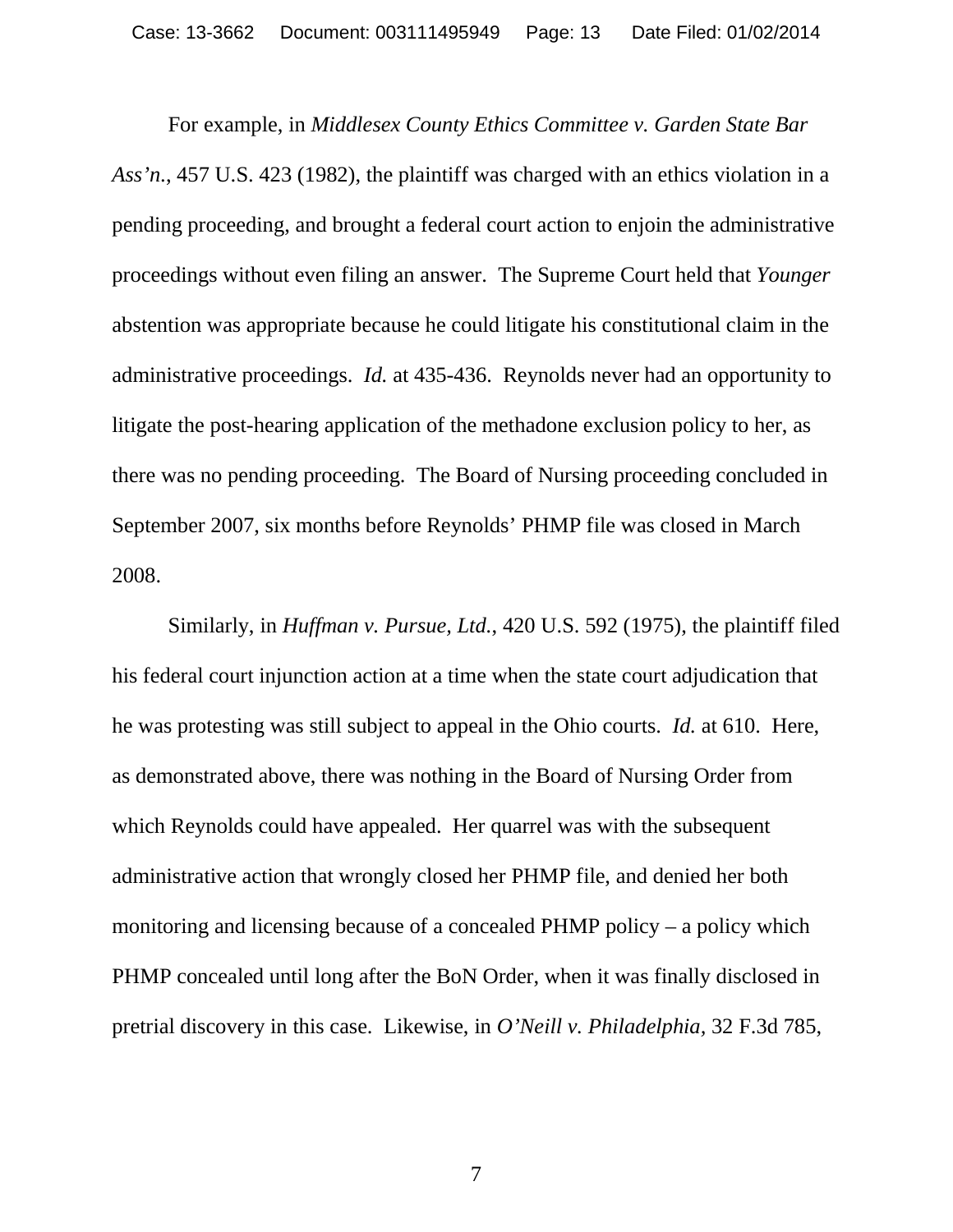790-91 (3d Cir. 1994), the plaintiffs brought a federal court action but failed to avail themselves of an available administrative hearing.

However, the abstention issue in this case does resemble the abstention issue in *Taliaferro v. Darby Twp. Zoning Bd.,* 458 F.3d 181, 192-193 (3d Cir. 2006), the case cited by the District Court. Here as in *Taliaferro,* the state proceedings were terminated before plaintiff brought her federal court action, and plaintiffs' federal claims were not litigated in the state tribunal. Here, moreover, Reynolds was not attacking anything decided by the Hearing Examiner, from whom defendants concealed the methadone policy at issue. Therefore, as the Supreme Court recently reiterated in *Sprint Communications, Inc. v. Jacobs,* --- U.S. --- (No. 12-815, decided Dec. 10, 2013), "federal courts ordinarily *should entertain and resolve* on the merits an action within the scope of a jurisdictional grant, and *should not 'refus[e] to decide a case* in deference to the States.'" Slip Op. at 2 (emphasis added), *citing New Orleans Public Service, Inc. v. Council of City of New Orleans,*  491 U.S. [3](#page-13-0)50 (1989) at 368.<sup>3</sup> Therefore, abstention would not have been proper.

<span id="page-13-0"></span><sup>&</sup>lt;sup>3</sup> While *Sprint* is otherwise dissimilar from the case at bar, this general principle clearly applies to a case like this one in which there is no pending proceeding, and the issue raised by Reynolds concerns subsequent matters that defendants themselves excluded from the state proceeding.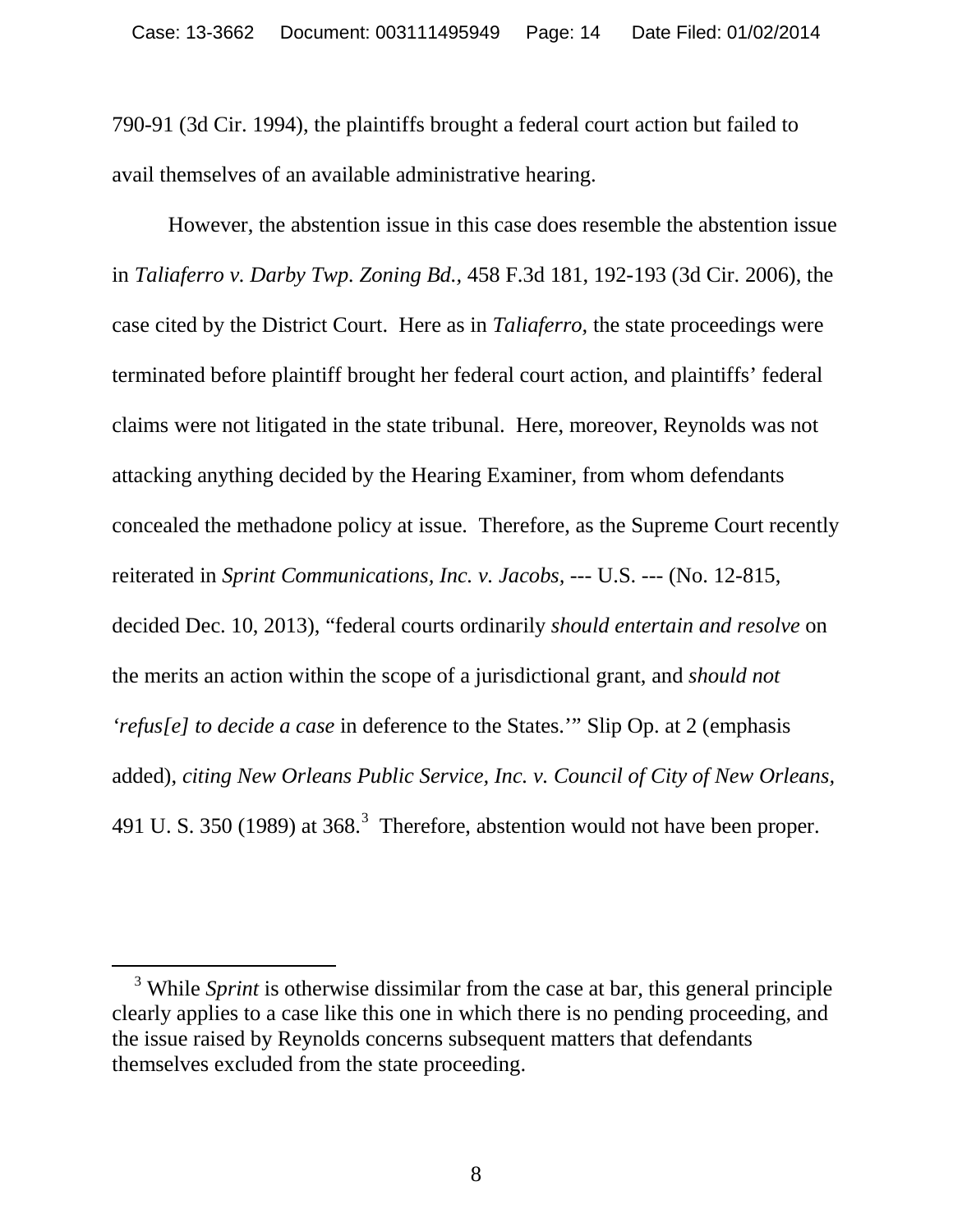### **B. The District Court Should Not Have Entered Summary Judgment, Because There Was At Least A Triable Issue Of Fact As To Why Reynolds Was Excluded.**

The District Court granted summary judgment on the basis of the conclusion that "the decision to suspend plaintiff was premised on additional grounds aside from her failure to comply with ABT's treatment recommendations [to be "detoxified" from methadone]," specifically "failure to enroll in drug testing and attend support groups." Opinion at 34 (App. 35a). From this, the District Court concluded that "the methadone maintenance policy was not the but-for cause of Reynolds' suspension." *Id.* The District Court also erroneously concluded that "Reynolds could return to practice as a nurse even if she still received methadone maintenance treatments, so long as she received the clearance to do so by a PHMPapproved provider." Opinion at 20 (App 21a).

The fact that Reynolds did not enroll for drug screens or attend support groups in 2007, when her license was initially suspended, is not disputed. Reynolds explained at the Board of Nursing hearing that she could not afford the additional drug screens<sup>[4](#page-14-0)</sup> because she had lost her job as a result of the license suspension, and that she was excluded from any support programs with the PHMP

<span id="page-14-0"></span> <sup>4</sup> She was already screened at the methadone treatment center. *See* BoN Tr. at 63 (App. 400a).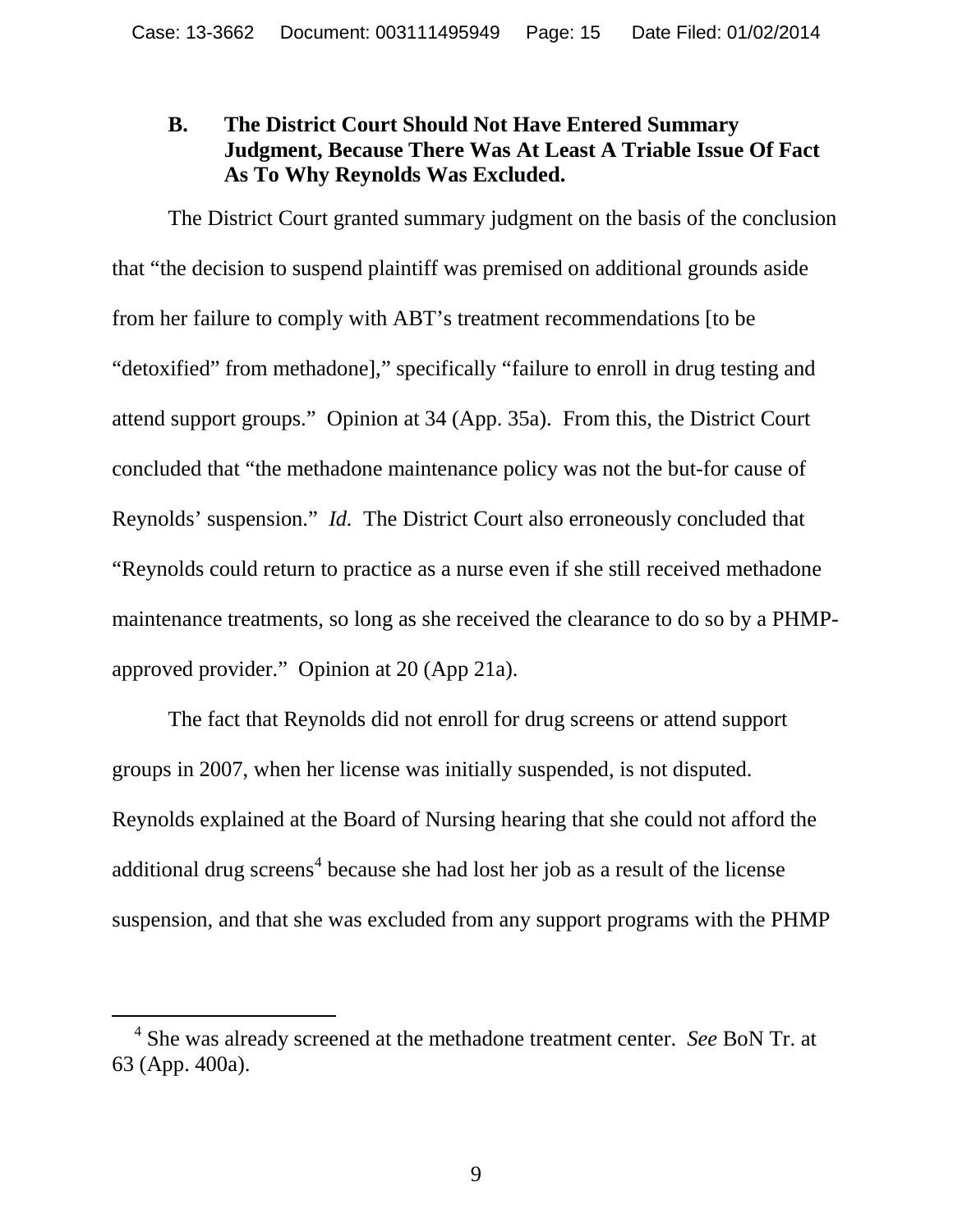evaluator, "A Better Today," because she was receiving methadone treatment. *See*  opening Brief for Appellant at 17, and BoN Transcript at 72 (App. 402a).

The District Court's error, which appellees seek to have this Court repeat, was to ignore what happened after Reynolds was initially suspended. First, appellees put the PHMP Case Manager, Pearl Harris, on the stand to tell the Hearing Examiner in July 2007 that:

> If that is not written in the order from the Board that they cannot practice on methadone, there is nothing to my knowledge that the State Board of Nursing holds that a person cannot practice on methadone.

Tr. at 75 (App. 403a). In our opening Brief, we showed that this testimony was at best misleading, because PHMP itself had a methadone prohibition policy.

In August 2007, the Hearing Examiner issued a proposed Order that did *not* say that Reynolds "cannot practice on methadone."  $(App. 458a-472a)$  $(App. 458a-472a)$  $(App. 458a-472a)$ . No one filed exceptions to the Proposed Order – there was nothing for Reynolds to appeal – and it was formally issued by the Board as its Final Order in September 2007. (App. 440a.)

<span id="page-15-0"></span> <sup>5</sup> The word "methadone" does not even appear in the Proposed Order (App. 458a-472a). Methadone is discussed in the Hearing Examiner's narrative recitation of the prior direction to Reynolds to discontinue methadone, *see, e.g.,*  App. 453a-454a, but not in the Order itself which is forward-looking.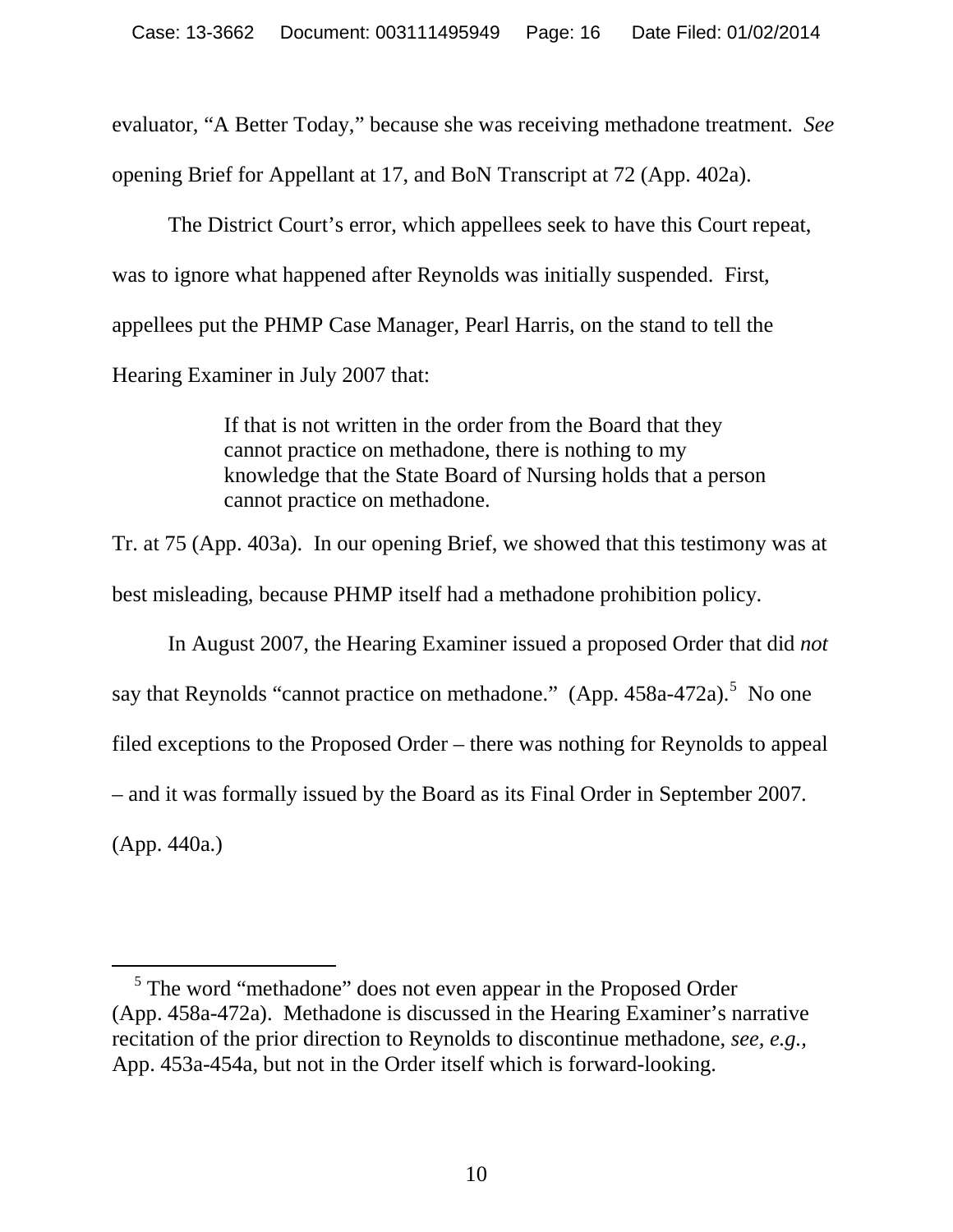But Harris was not telling the truth. In our opening Brief, we showed what happened after the Final Order was issued in September 2007, *none of which is disputed by appellees*. Reynolds' PHMP file *was* reopened in September 2007, just as the Board ordered. However, in reopening the file, Harris listed methadone as a "drug of abuse." *See* Opening Brief at 24.<sup>[6](#page-16-0)</sup> In November 2007, Harris directed Reynolds again to the PHMP "evaluator" A Better Today, Inc., even though Harris knew that "A Better Today" had insisted that Reynolds stop methadone treatment.<sup>[7](#page-16-1)</sup> "A Better Today" repeated its prior action of demanding she detoxify from methadone and refusing to monitor or assist her unless she immediately discontinued use of methadone.

Reynolds' own treating physician, Dr. William Santoro, called "A Better Today" in February 2008, and was met with the same unyielding refusal to permit methadone treatment. Dr. Santoro then wrote to Harris and requested that Reynolds be referred to an evaluator who was not biased against methadone.<sup>[8](#page-16-2)</sup> Of course, Harris did not do that, because PHMP itself was biased against methadone.

<span id="page-16-0"></span> <sup>6</sup> *See, e.g.,* Harris dep. (8/22/2011) at pp. 122-123 (App. 600a), and Knipe dep. (8/25/2011) at p. 35 (App. 211a). Appellees have not discussed these record citations in their Brief.

<sup>7</sup> *See* November 30, 2007 letter from Harris to Reynolds (App. 709a-710a).

<span id="page-16-2"></span><span id="page-16-1"></span><sup>8</sup> *See* Santoro Declaration, ¶¶19-21, and Ex. D thereto (App. 960a-962a, 980a-982a).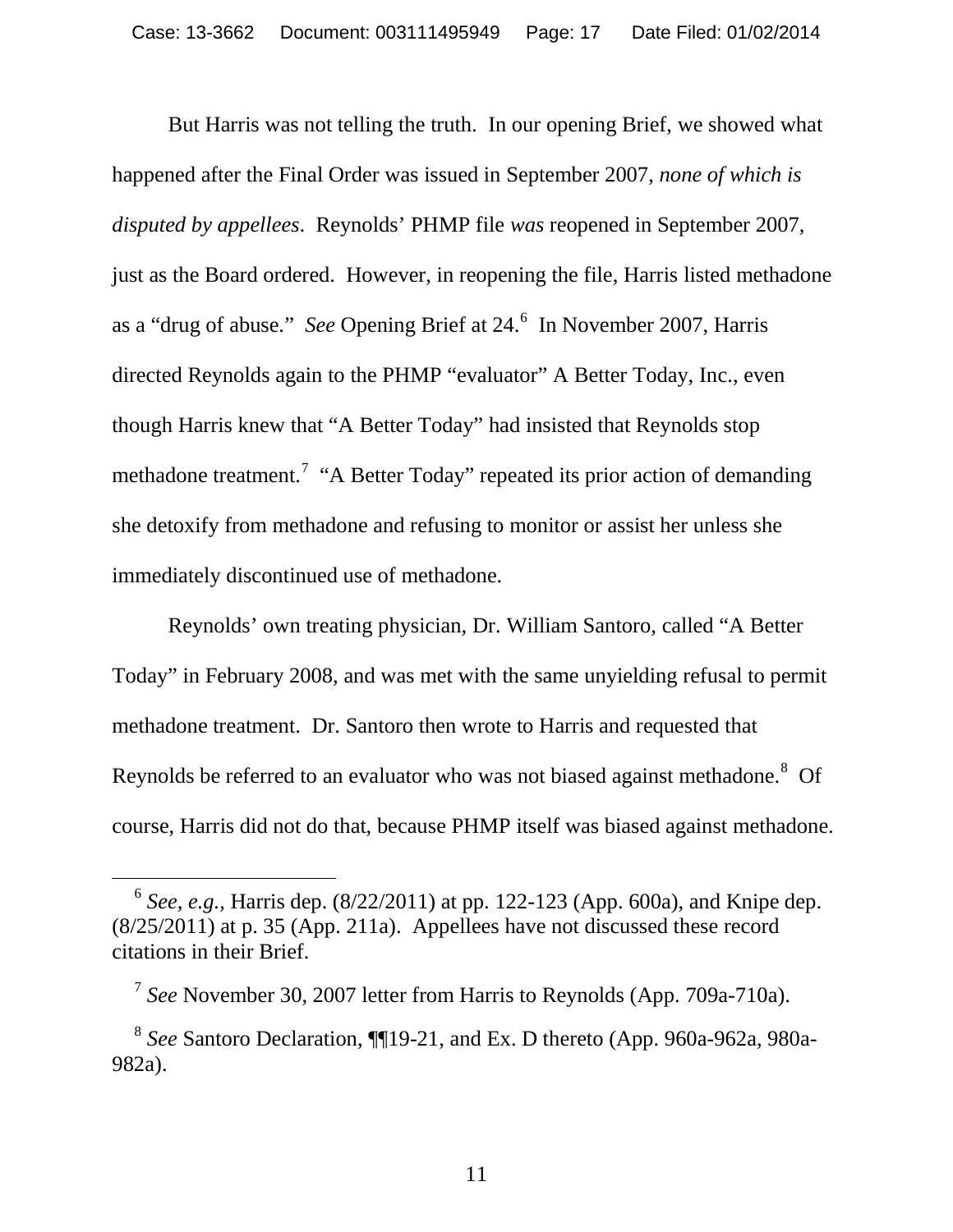Appellees ignored Dr. Santoro – the treating physician – in 2008, and appellees continue to ignore Dr. Santoro in their Brief.<sup>[9](#page-17-0)</sup>

Appellees cite *Olmstead v. L.C.,* 527 U.S. 581, 610 (1999) (Kennedy, J., concurring) for the proposition that "[t]he opinion of a responsible treating physician in determining the appropriate conditions for treatment ought to be given the greatest of deference." (Brief for Appellees at 39.) Plaintiff agrees with this general proposition, [10](#page-17-1) but Dr. Santoro was that treating physician, and appellees ignored him.

Finally, after hearing from and ignoring the treating physician to whom – according to appellees' Brief – they should have "given the greatest of deference" – the Case Manager, Harris, closed Reynolds' file until she "enter[ed] inpatient treatment to be weaned from methadone."<sup>[11](#page-17-2)</sup> Appellees ignore this too, except in a footnote at page 44 of their Brief where they argue that Harris' action in closing Reynolds' file should be ignored because:

 <sup>9</sup> Dr. Santoro's name does not appeal in the Brief for Appellees at all.

<span id="page-17-1"></span><span id="page-17-0"></span><sup>&</sup>lt;sup>10</sup> Generally, the *Olmstead* decision relates to the obligation of states to provide services to people with disabilities in the most integrated setting. Defendants' citation of *Olmstead* is paradoxical. While plaintiff agrees that *Olmstead's* maxim of deference to a treating physician can fairly be given wider application, defendants manifestly failed to follow it.

<span id="page-17-2"></span> $11$  Ex. P-20, App. 416a.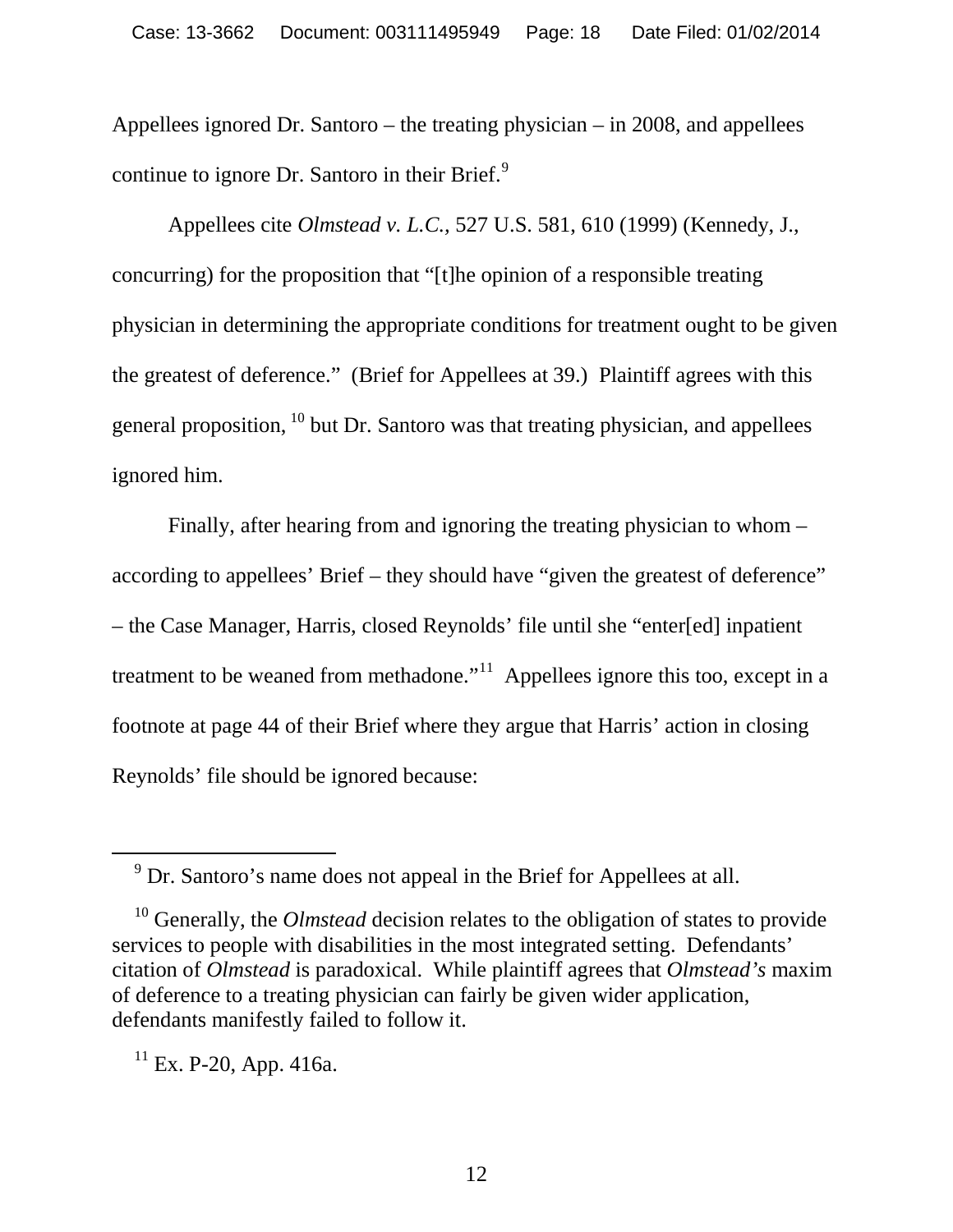"Harris was employed by PHMP and not the Board."

But PHMP and the Board of Nursing are both part of the Department of State. Moreover, the Board Order specifically required Reynolds to "fully and completely comply and cooperate with . . . the PHMP's [Disciplinary Monitoring Unit]."<sup>[12](#page-18-0)</sup> And it is undisputed that the Board of Nursing was on notice concerning PHMP's methadone prohibition policy. $^{13}$  $^{13}$  $^{13}$ 

• "Even if Harris' actions were improper or went beyond her authority, the Board cannot be expected to know if its orders are being

misinterpreted or misapplied without notice being provided to it."

But as we showed in our opening Brief, and again here, the Board had notice, and Harris had authority: The Order required Reynolds to "comply and cooperate with" PHMP, Harris was required to carry out PHMP's policy, and PHMP's policy required Reynolds to discontinue methadone.

Finally, appellees fall back on the District Court's own erroneous attempt to show that Harris was insignificant. Appellees quote the following:

> Harris, as a PHMP case-worker, did not define the terms of Reynolds' suspension. The terms of Reynolds suspension were exclusively controlled by the hearing examiner's findings and the [Board's] order, and Harris' letter presents no evidence that

<span id="page-18-0"></span> $12$  Order at paragraph (1), App. 458a.

<span id="page-18-1"></span><sup>13</sup> *See* our opening Brief at 23, and Ex. P-24 at App. 1104a-1105a.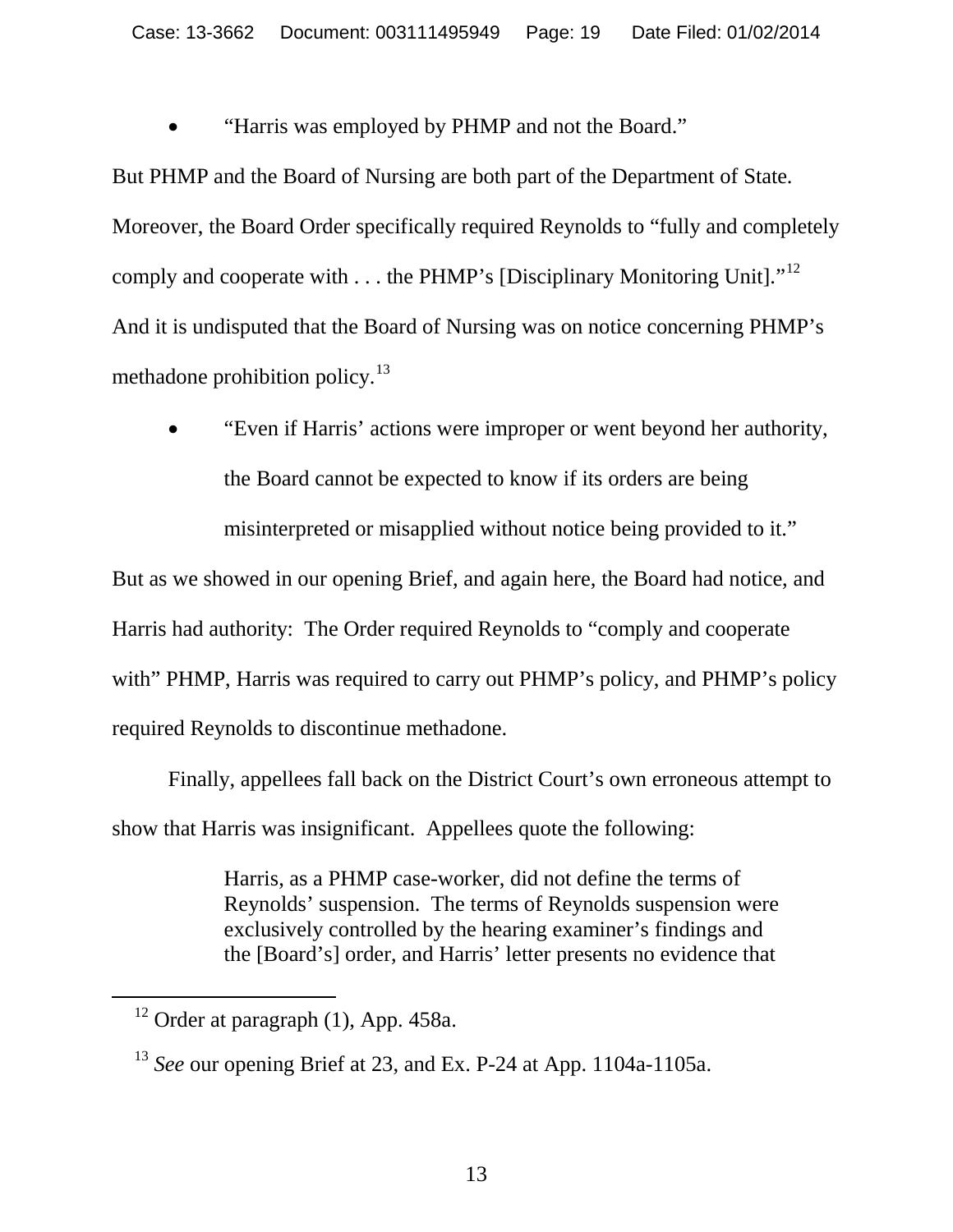either of these were influenced primarily by PHMP's methadone maintenance policy.

Brief for Appellees at 44 n. 19, *citing* Opinion at 38 (App. 39a). While it is true that Harris did not "define the terms of" the Order, the Order required Reynolds to cooperate with PHMP, *i.e.,* Harris. It is undisputed that PHMP policy provided that methadone patients were "ineligible to participate in the PHMP," as well as "unfit to practice." Ex. P-2 at App. 381a. When Reynolds' physician, Dr. Santoro, wrote to Harris and requested that Reynolds be permitted to continue methadone therapy, Harris did just what PHMP policy dictated: She refused to consider Reynolds' and Dr. Santoro's requests, and she closed Reynolds' file.

# **C. Appellees' Other Arguments For Affirmance Are Without Merit.**

**1. Reynolds Did Request An Accommodation: She Repeatedly Expressed Her Belief And Request That She Should Be Permitted To Continue Methadone Maintenance Treatment, And The ADA And Rehabilitation Act Do Not Require Special Words Or Formality.**

Appellees argued in the District Court, and again in this Court that Ms. Reynolds never requested that she be permitted to continue on methadone maintenance treatment. (The District Court did not discuss this argument.) We showed in our opening Brief that Reynolds repeatedly asked to continue methadone maintenance treatment. Among other things:

• Reynolds testified to the BoN Hearing Examiner in July 2007 that she disagreed with the conclusion (of "A Better Today") that she needed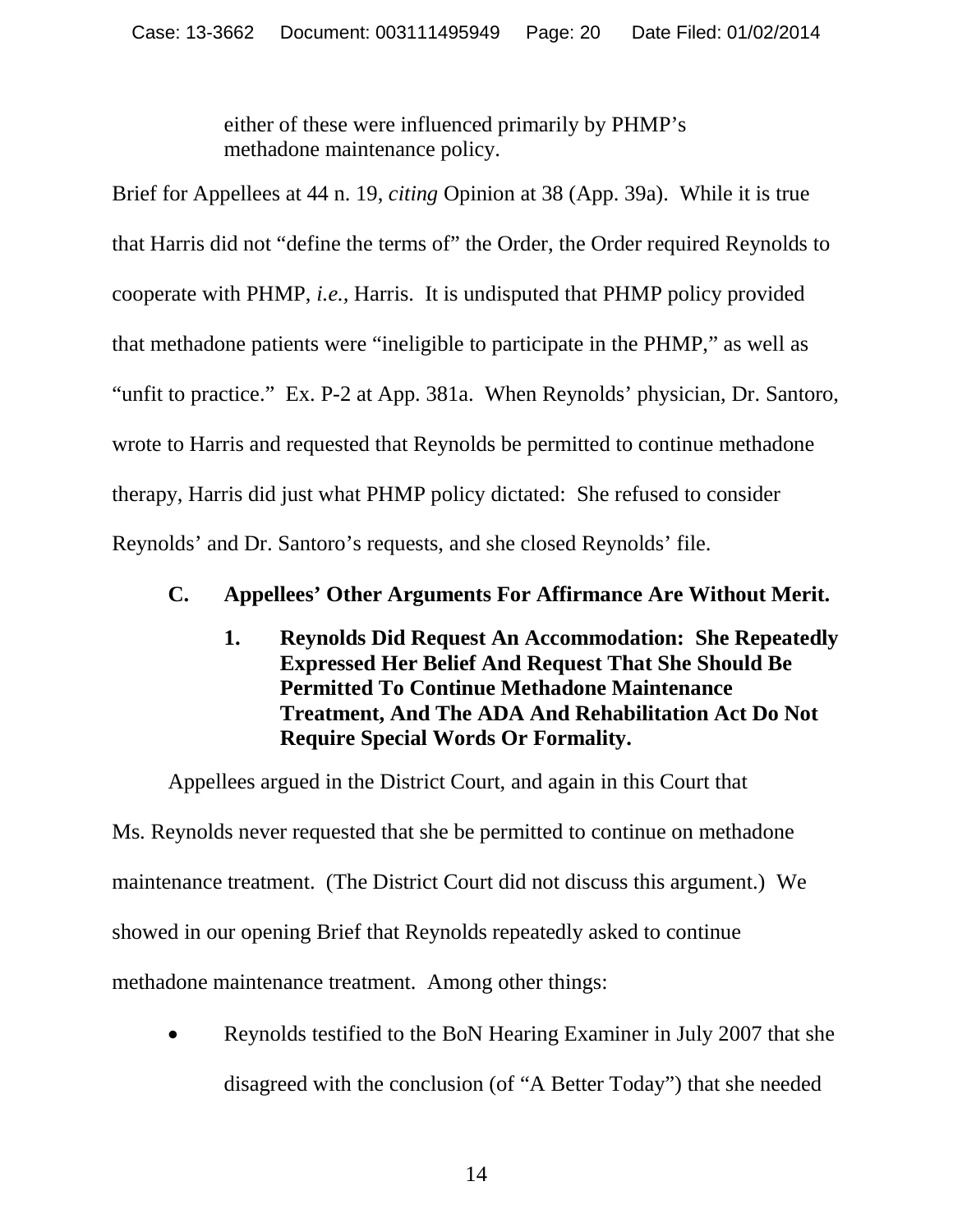to stop methadone treatment, and that "I feel I'm very capable of practicing safely and that the methadone does not affect me negatively." Tr. at 72 (App. 402a). When asked what she wanted the Board to do, she stated that she wanted her license restored and that she didn't understand why she couldn't work while on methadone. Tr. at 63 (App. 400a). She also testified that she would go off methadone only if "it is a state law" or "if it's a Board order to keep my license." Tr. at 45-46 (App. 396a).

- Reynolds' treating physician, Dr. Santoro, called "A Better Today," and wrote to PHMP in February 2008 and requested that she be permitted to continue on methadone. Santoro Declaration at paragraphs 19-21 and Ex. D (App. 960a-962a, 980a-982a)
- The Executive Director (Mr. Cooper) of Reynolds' methadone treatment provider wrote to and met with officials of PHMP and its parent agency from April through June of 2008, and requested that she be permitted to continue on methadone treatment. Cooper Declaration at paragraphs 5-6 (App. 987a); Cooper correspondence with Bureau of Professional and Occupational Affairs (App. 479a, 514a-516a); and defendants' internal memoranda, Ex. P-44 (App. 426a-437a).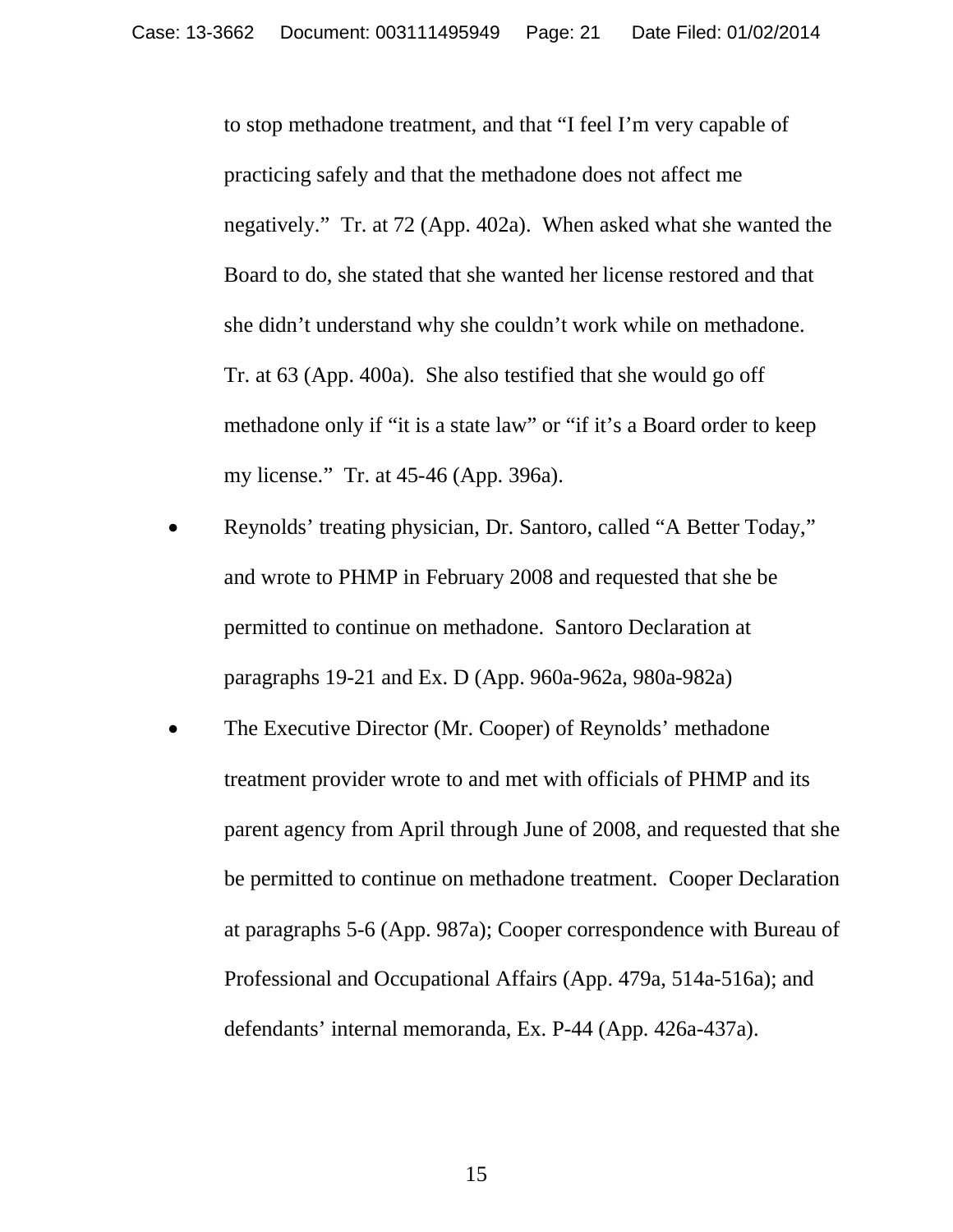The cases holding that "formalisms" are not required for a request for accommodation are legion. *See, e.g., Taylor v. Phoenixville School District,* 184 F.3d 296, 313 (3d Cir. 1999) (where request for accommodation was made on plaintiff's behalf by her son, Court reversed a grant of summary judgment to a defendant under the Rehabilitation Act, because of the District Court's unduly formalistic approach). The cases cited by appellees are not to the contrary. In *Gill v. Franklin Pierce Law Center,* 899 F.Supp. 850 (D.N.H. 1995), the Court found that the claimed disability of post-traumatic stress disorder had not been disclosed, and that no specific accommodation for this disability had been requested. 899 F.Supp. at 855-856. In *Nathanson v. Medical College of Pennsylvania,* 926 F.2d 1368, 1382-83 (3d Cir. 1991), this Court *reversed* a grant of summary judgment to a defendant, even though the plaintiff's requests for assistance were general in nature. And in *Oconomowoc Residential Programs, Inc. v. City of Greenfield,* 23 F.Supp.2d 941, 956, 959 (E.D.Wis. 1998), the Court held that the plaintiff's request for a zoning exception (needed to allow it to operate group homes for people with disabilities) *was* a sufficient request for accommodation, and granted the plaintiff's motion for partial summary judgment on liability.

In short, the District Court could not have concluded – and did not conclude – that Reynolds failed to communicate to defendants her desire to be permitted to remain on methadone maintenance treatment. Therefore, this Court ought not to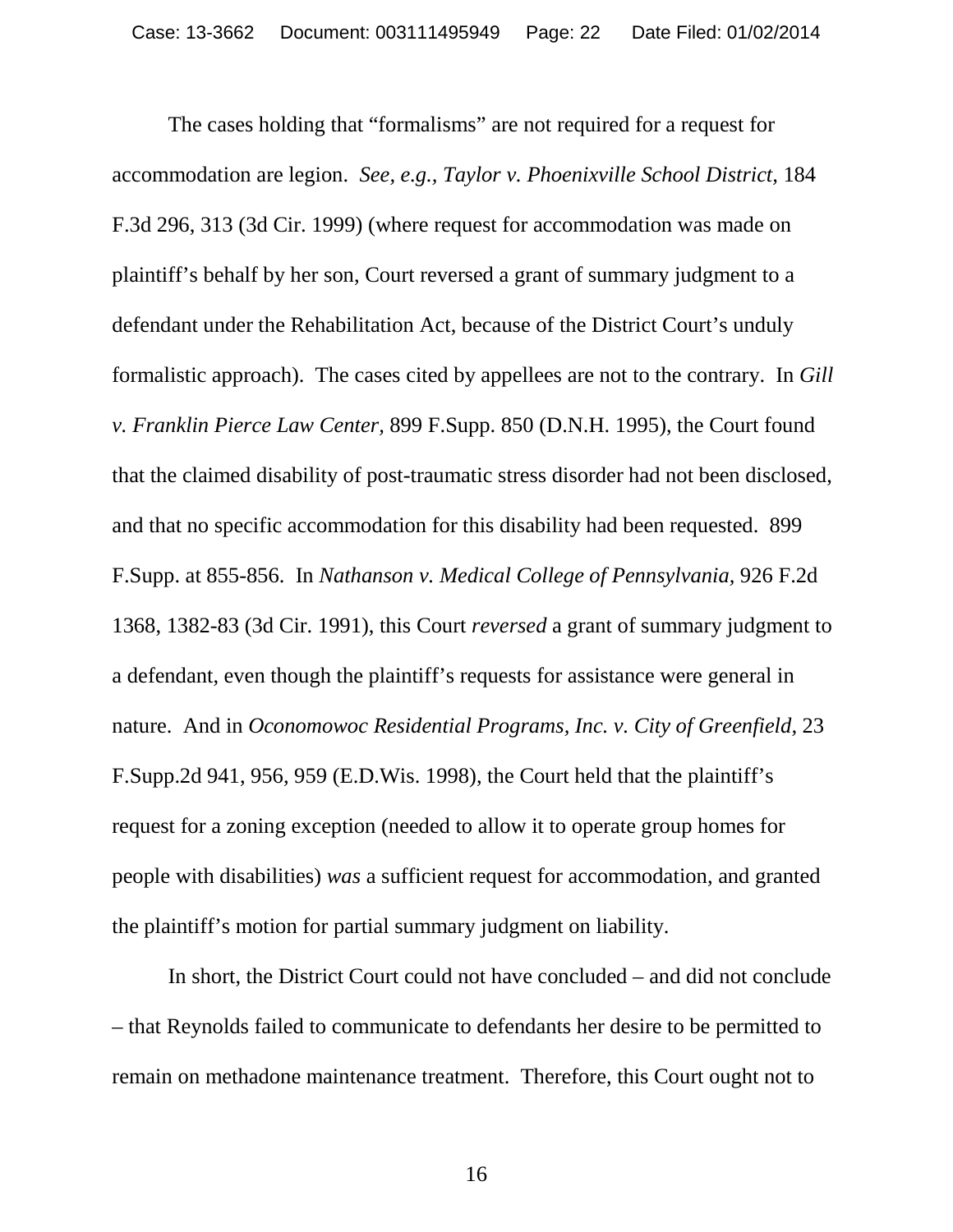affirm the lower court decision on the ground that she failed to request an accommodation.

### **2. Whether Methadone Maintenance Treatment Was A Reasonable Accommodation Presents, At The Least, A Triable Issue Of Fact.**

Appellees also trot out another argument that they made to the District Court (and which the District Court did not adopt): that methadone maintenance treatment was not a "reasonable" accommodation because her "concurrent dependence on benzodiazepines placed her at a special risk for using methadone." Brief for Appellees at 38. At most, the benzodiazepine theory is one that should be evaluated at trial, not on summary judgment. It is undisputed that benzodiazepines are legal drugs that were legally prescribed for Ms. Reynolds. Reynolds disclosed her use of benzodiazepines to Dr. Woody, defendants' evaluator, and he discussed them in his report which ended with the conclusion that she could safely practice. Woody Report, Ex. P-1, at pp. 3 and 5 (App. 378a, 380a). Benzodiazepines were also approved by Ms. Reynolds' treating physician, Dr. Santoro. Santoro Declaration at paragraphs 12-18 (App. 958a-960a). Dr. Santoro was not aware of any benzodiazepine abuse during the period from 2005 to 2010, which includes the time period during which Reynolds was unfairly prevented from working as a nurse, and for which her Administratrix seeks damages. Santoro Declaration at paragraph 24 (App. 963a).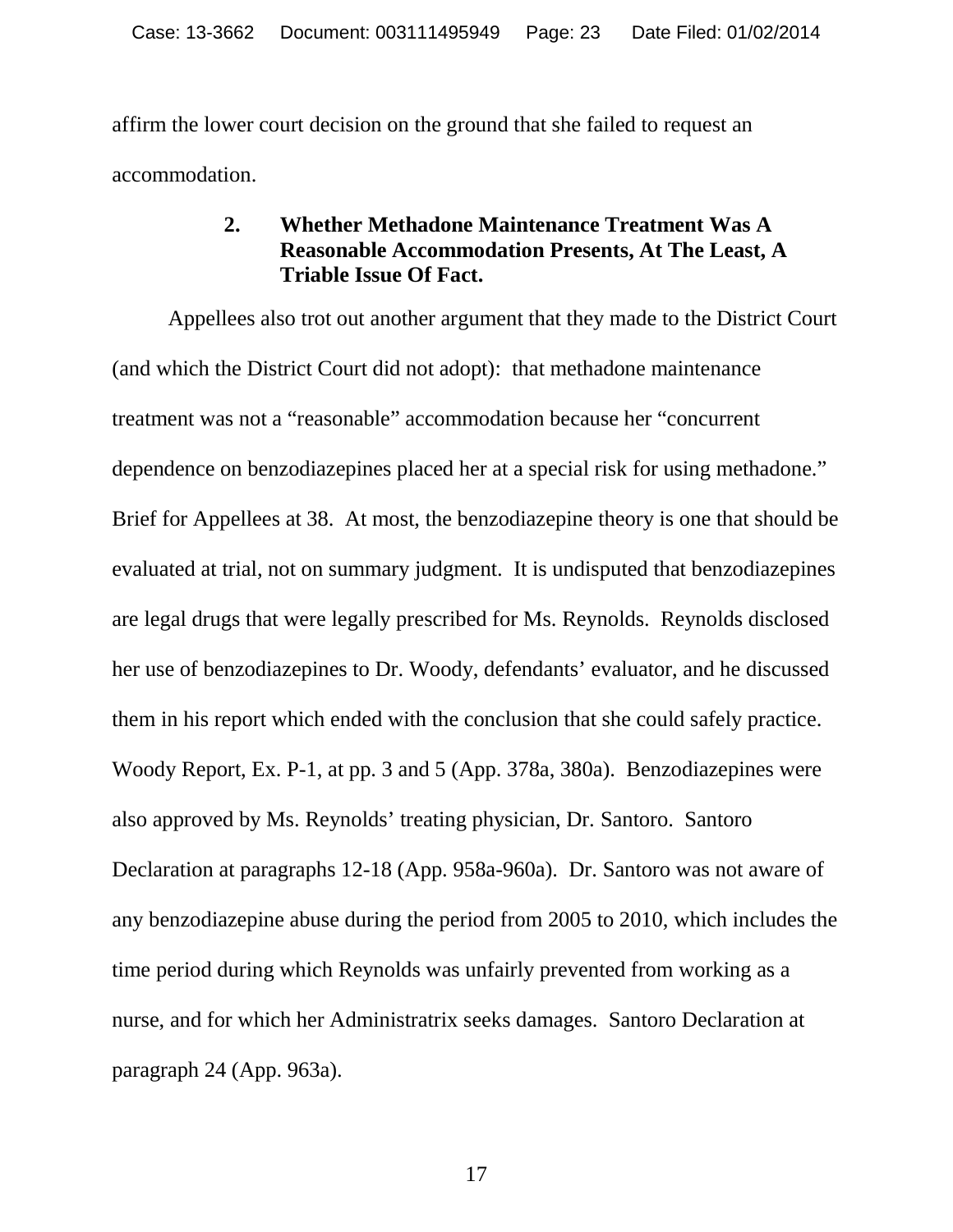Subsequently, after Ms. Reynolds already had been prevented from working for several years, Dr. Santoro did become concerned about her benzodiazepine usage, and recommended that she enter in-patient treatment. She did so. At the conclusion of treatment in January 2012, she was benzodiazepine-free. Santoro Declaration at paragraphs 22-23 (App. 962a-963a). Dr. Santoro cannot explain the finding of "mixed substance toxicity" including benzodiazepines, at the time of Ms. Reynolds' subsequent death, but neither can anyone else.<sup>14</sup> In any case, her tragic death has no bearing on her condition at earlier times. Santoro Declaration at paragraph 25 (App. 963a-964a).

## **3. Summary Judgment Could Not Be Granted On The Alternate Alleged Ground Of Reynolds' Use Of Illegal Drugs Or Because She Was Too Impaired To Be Otherwise Qualified.**

Defendants argue that this Court should deny Reynolds any recovery

because she was "not otherwise qualified" to practice nursing or participate in the

<span id="page-23-0"></span><sup>&</sup>lt;sup>14</sup> Reynolds missed a methadone dose because of transportation problems on February 16, 2012, two days prior to her death. (Dist. Ct. Doc. No. 95-4 at p. 85, MLR 021019.) Perhaps she was anxious because of the missed methadone dose, and therefore took Xanax. However, at this point, she had been successfully weaned from Xanax and all benzodiazepines, *see* Santoro Declaration, ¶23 (App. 963a). Because of her success in stopping benzodiazepine use, Ms. Reynolds was no longer tolerant to benzodiazepines. *See* Newman Report, pp. 6-7, App. 150a-151a. Therefore, even if she took a legal dose of Xanax that was no greater than her former dose, she would no longer have been tolerant to that dose, and the formerly tolerated dose could have unintentionally contributed to her death.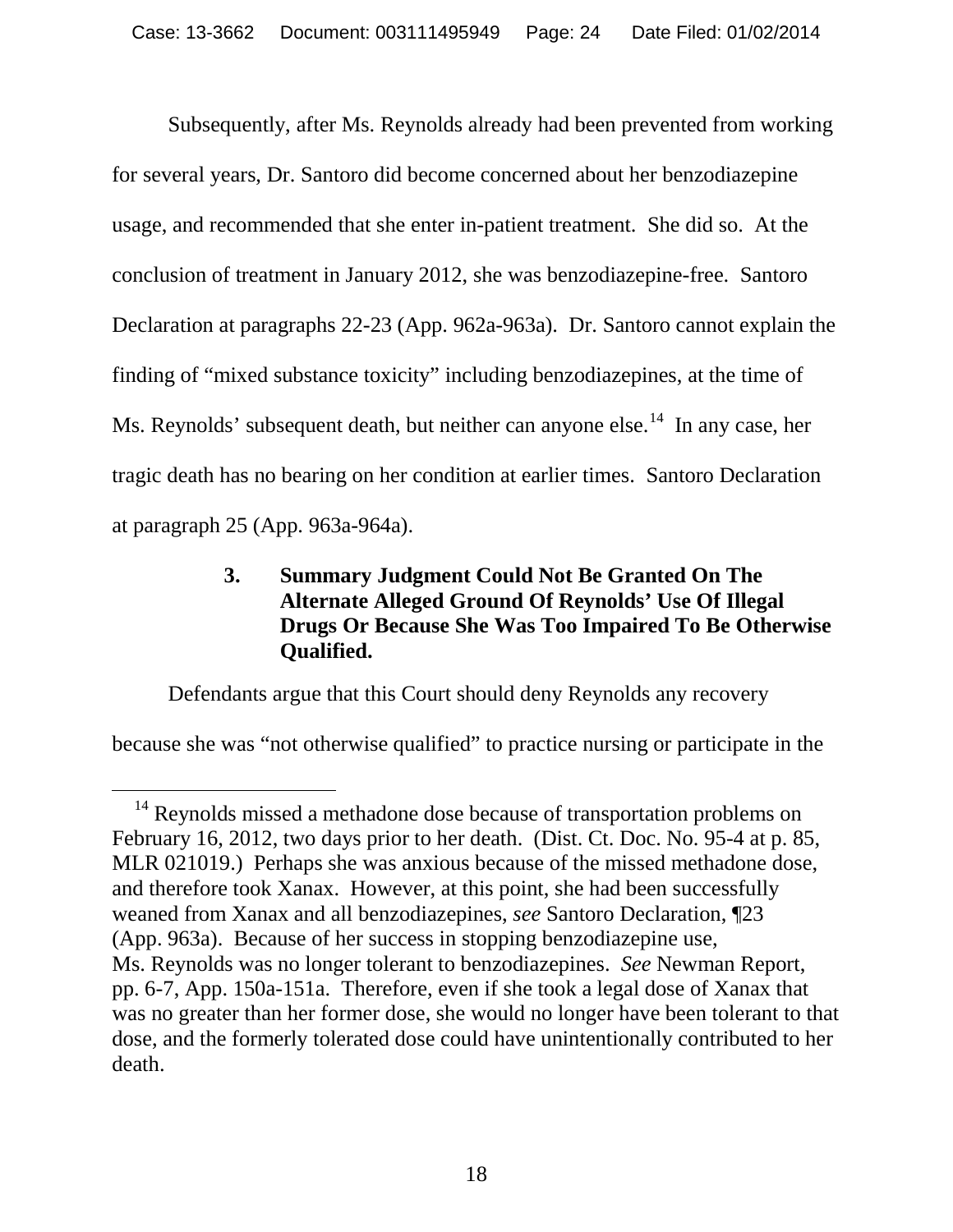PHMP program because her "concurrent use of benzodiazepines and methadone" rendered her unqualified, and because her "continued . . . use [of] illegal drugs" (Brief for Appellees at 26) deprived her of any rights under the ADA and Rehabilitation Act, citing 28 C.F.R. §35.104.

It is not surprising that Defendants do not provide the full language of the regulation or of the statutes from which it is derived (42 U.S.C.§12210(a) (ADA) and 29 U.S.C. §705(20)(C)(i) (Rehabilitation Act)), because the full language immediately reveals the deficiency of their argument. Section 35.104 provides "The term individual with a disability does not include an individual who is currently engaging in the illegal use of drugs, *when the public entity acts on the basis of such use*." (Italics indicate language omitted by defendants.)

Defendants have never contended – and cannot contend – that they relied on drug screens either in 2007 to suspend Reynolds' license, or in 2008 to close her PHMP file. At the time that defendants acted against Reynolds, they had no access to the records from her methadone provider on which they now exclusively rely to allege illegal use of drugs. The defendants could not have "acterial" on the basis of" information they did not have.<sup>[15](#page-24-0)</sup>

<span id="page-24-0"></span><sup>&</sup>lt;sup>15</sup> As this Court said in the case cited by appellees, "the relevant time frame is when the covered entity took its allegedly discriminatory action." *New Directions Treatment Services v. Reading*, 490 F.3d 293, 309 (3d Cir. 2007). Here, that time frame is 2007 when Reynolds' license was suspended, and 2008 when her PHMP continued next page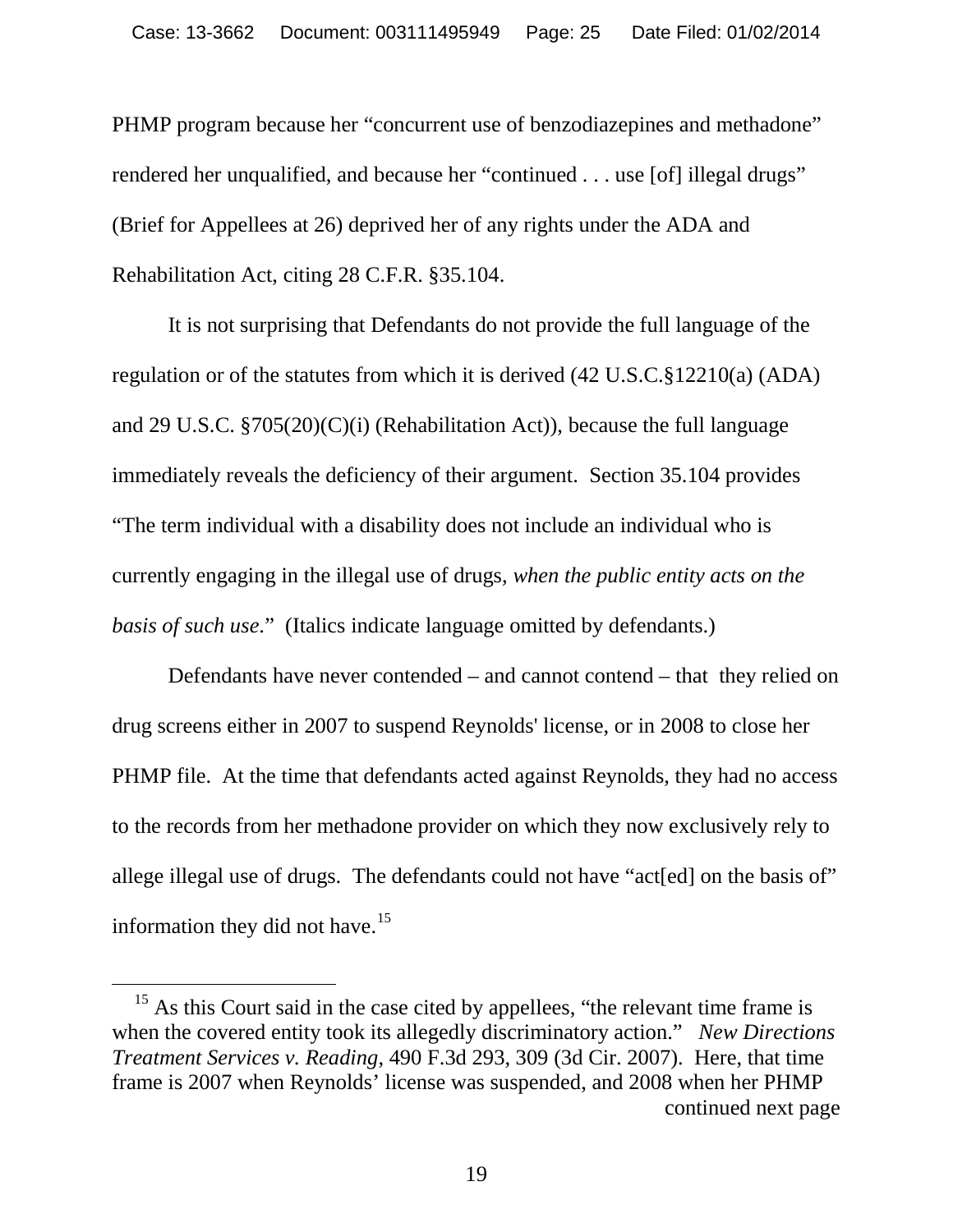The issue of whether Reynolds was "otherwise qualified" to be a nurse also was not a basis for the summary judgment decision below for the very obvious reason that every court has stated that this is a very fact intense issue, <sup>[16](#page-25-0)</sup> and in this case defendants' allegations were highly contested.[17](#page-25-1)

Dr. Woody, defendants' own expert who examined Reynolds in 2006, found no sign of impairment from benzodiazepine use, or methadone, and stated explicitly that she could continue practicing nursing if she was monitored. Woody Report, Ex. P-1 at p. 5 (App. 380a). Dr. Santoro, who was Reynolds' physician supervising her methadone treatment, submitted a detailed declaration reviewing the limited approval for Reynolds to continue to take benzodiazepines while

file was closed, and defendants did not have – or cite at the time – any of this evidence.

 $\overline{a}$ 

<span id="page-25-0"></span><sup>16</sup> *See School Board of Nassau County v. Arline,* 480 U.S. 273, 287-89 (1987); *Bay Area Addiction Research and Treatment Inc. v. City of Antioch*, 179 F.3d 725, 735-36 (9th Cir. 1999); *Doe v. Centre County*, 242 F.3d 437, 448-449 (3d Cir. 2001); *Gaus v. Norfolk S. Ry. Co.,* No. 09-cv-1698 (W.D.Pa. Sept. 28, 2011), 2011 U.S. Dist. Lexis 111089 at \*67; *EEOC v. Hussey Copper, Ltd.,* 696 F.Supp.2d 505, 521 (W.D.Pa. 2010); and discussion in opening Brief for Appellant at 41-42.

<span id="page-25-1"></span><sup>17</sup> In the District Court, defendants challenged Reynolds' fitness on the basis of a contested expert report by Dr. Limoges, a physician who did not examine Reynolds himself, and whose views concerning benzodiazepines and methadone are completely at odds with those of Dr. Santoro. Hence, Dr. Limoges' report, not cited by defendants on appeal, could not possibly be the basis for summary judgment.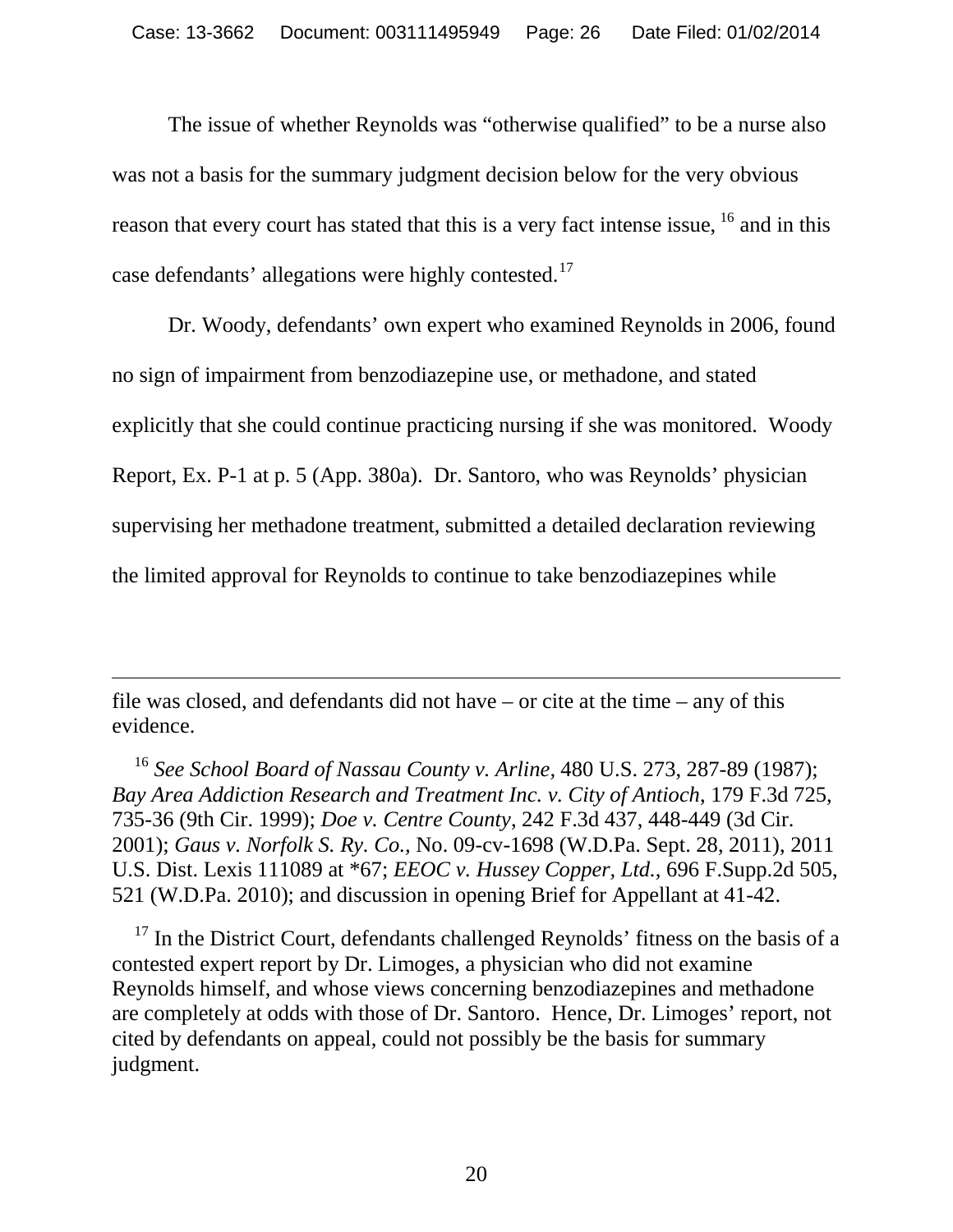receiving methadone, how she was monitored, and the absence of any evidence of abuse in the 2005 to 2010 time frame. He concluded:

> 17. . . . . From at least September 2005 to July 2010 (after which her methadone treatment was interrupted for several months), Ms. Reynolds was approved for benzodiazepine use. There is no record and I have no recollection during this time period that any of the counselors or nurses, who saw Ms. Reynolds every week, reported that Ms. Reynolds appeared impaired.

18. Appropriate use of benzodiazepines by a methadone patient does not render that patient unfit to work, even in a demanding job like nursing.

Santoro Declaration at  $\P$ [17-[18](#page-26-0) (App. 960a.)<sup>18</sup>

Dr. Santoro's declaration recognizes that in a subsequent period, after July 2010, he became worried about Reynolds' use of benzodiazepines.<sup>[19](#page-26-1)</sup> Although this was long after the relevant time for establishing liability – the time that defendants acted against Reynolds in 2008 – it may be relevant in determining the time period for which Reynolds could recover damages, depending on the extent of any impairment and whether plaintiff can establish at that stage whether Reynolds'

<span id="page-26-0"></span><sup>&</sup>lt;sup>18</sup> See also Declaration of Glen Cooper, the Executive Director of the methadone provider, New Directions, who reviewed Reynolds' records, talked to New Directions staff, and met with Reynolds herself in the spring 2008, prior to approaching defendants on Reynolds' behalf, and found "no signs of impairment which would disqualify her from any activities, including the practice of nursing." Cooper Declaration, ¶¶8-9 (App. 988a).

<span id="page-26-1"></span><sup>19</sup> Santoro Declaration,¶¶22-23 (App. 962a-963a).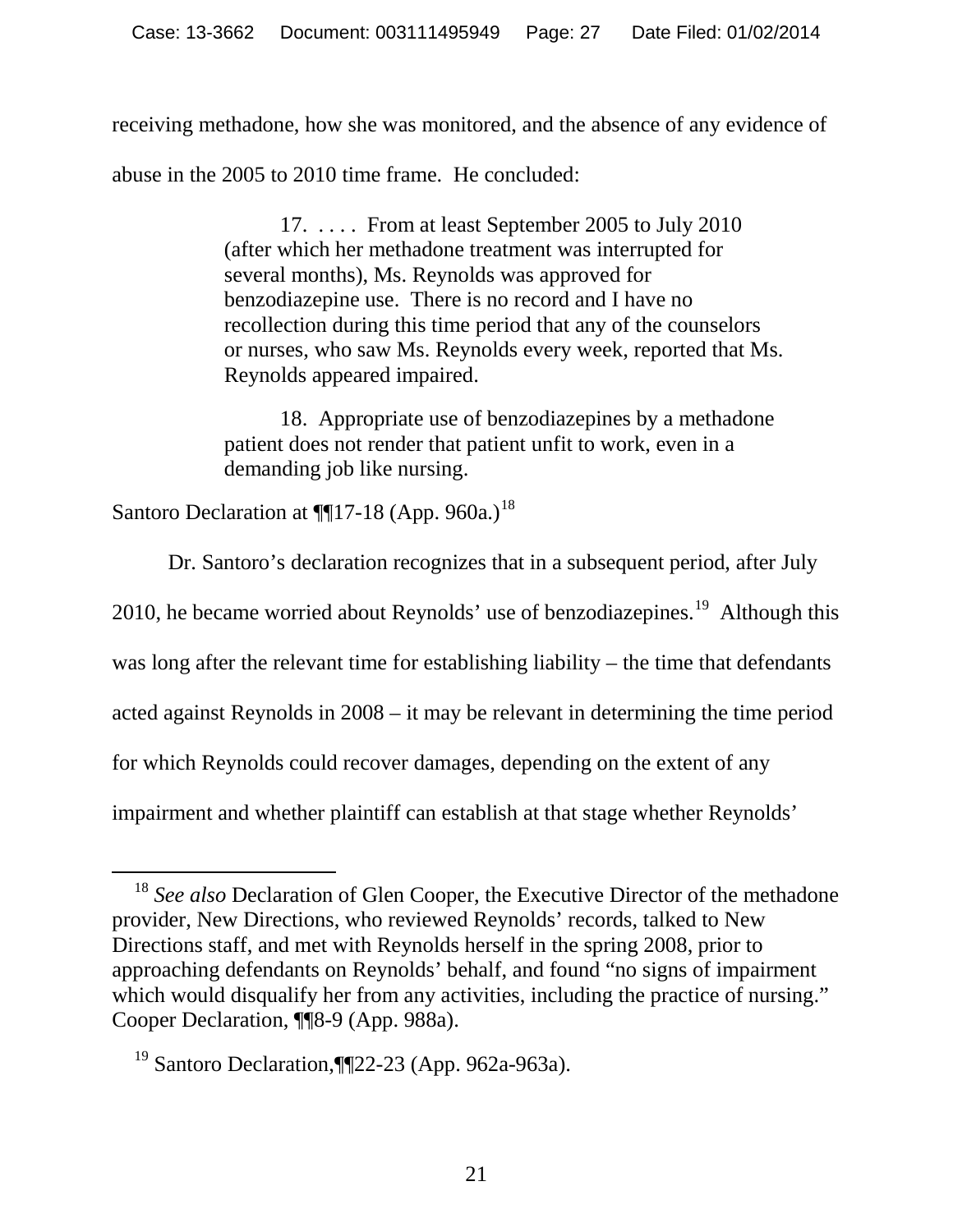anxiety and need for benzodiazepines were a result of defendants' actions in illegally depriving her of work as a nurse for two years.

The case law is clear that the essence of the ADA and Rehabilitation Act is an individual determination of qualification and impairment.<sup>20</sup> That includes the issue whether a person does not have a disability because they are "currently engaging" in illegal drug use. As the Court of Appeals for the Tenth Circuit explained in *Mauerhan v. Wagner Corporation,* 649 F.3d 1180 (10th Cir. 2011):

> Wagner attempts to persuade us that an individual could never qualify for ADA protections after only thirty drug-free days. We disagree. *No formula can determine if an individual qualifies for the safe harbor for former drug users or is "currently" using drugs*, although certainly the longer an individual refrains from drug use, the more likely he or she will qualify for ADA protection. Instead, *an individual's eligibility for the safe harbor must be determined on a case-by-case basis, examining whether the circumstances of the plaintiff's drug use and recovery justify a reasonable belief that drug use is no longer a problem.*

649 F.3d at 1188 (emphasis added). Similarly, the issue whether a person with a disability meets the requirements of being otherwise qualified cannot be singled out for a blanket rule, but must depend upon an individualized determination whether or not Reynolds could, as Dr. Woody and Dr. Santoro stated, safely

<span id="page-27-0"></span> <sup>20</sup> *See* cases cited at p. <sup>20</sup> n. 16, *supra*.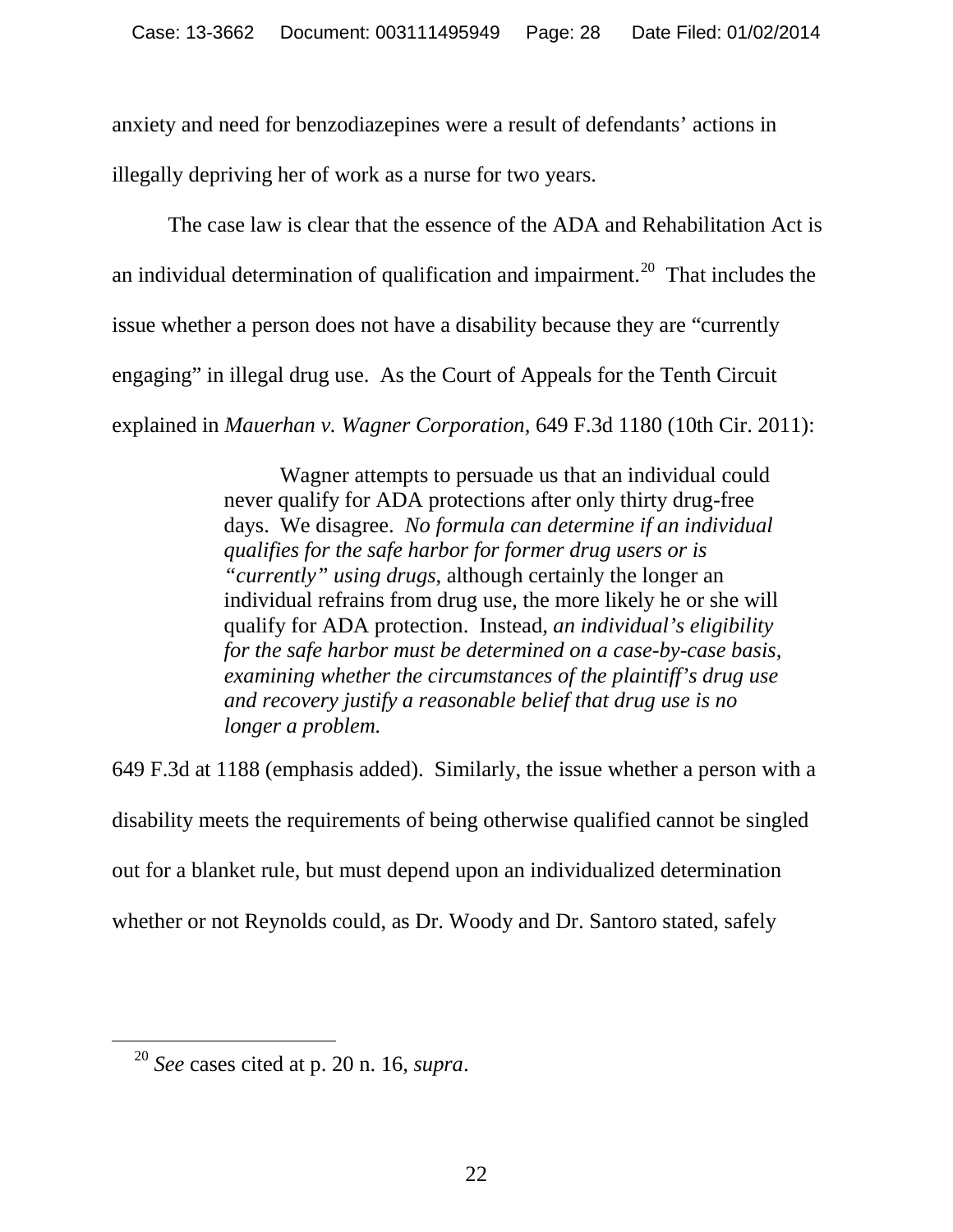practice nursing.<sup>21</sup> In any event, there is no evidence in the record that even suggests that if Reynolds weaned herself from benzodiazepines and stayed on methadone, she would have been permitted to stay in or be restored to the program.

Even assuming for the sake of argument that appellees should be permitted to search after-the-fact through records that they did not have at the time of Reynolds' suspension, Reynolds' regular drug screening at the methadone clinic shows that she was generally free from illegal drugs except for a few isolated instances, and those few instances were not at the time of – or the cause for – appellees' closing of her PHMP file in 2008. Benzodiazepines are legal drugs that Reynolds had approval to use from her treating physician, the Medical Director of her methadone treatment provider. From at least the time that Reynolds' file was "closed" in March 2008 through July 2010, there is no evidence of abuse of benzodiazepines.<sup>22</sup> Even assuming for the sake of argument that Reynolds later

<span id="page-28-0"></span> <sup>21</sup> *See* Ex. P-1, Woody Report, at p. 5 (App. 380a) ("[i]n view of her positive response to methadone maintenance . . . . I think she is able to practice nursing with the requisite skill and safety provided she is monitored"); Santoro Declaration, ¶¶17-18 (App. 960a).

<span id="page-28-1"></span> $22$  The District Court did not cite any of Reynolds' alleged drug use in 2007-2012 as the basis for its ruling. From at least 2005 to 2010, Reynolds' use of benzodiazepines – legal drugs for which she had prescriptions – was approved by Dr. Santoro, the Medical Director of her methadone treatment provider. *See*  App. 956a-960a, Santoro Declaration at paragraphs 6 (describing his role as continued next page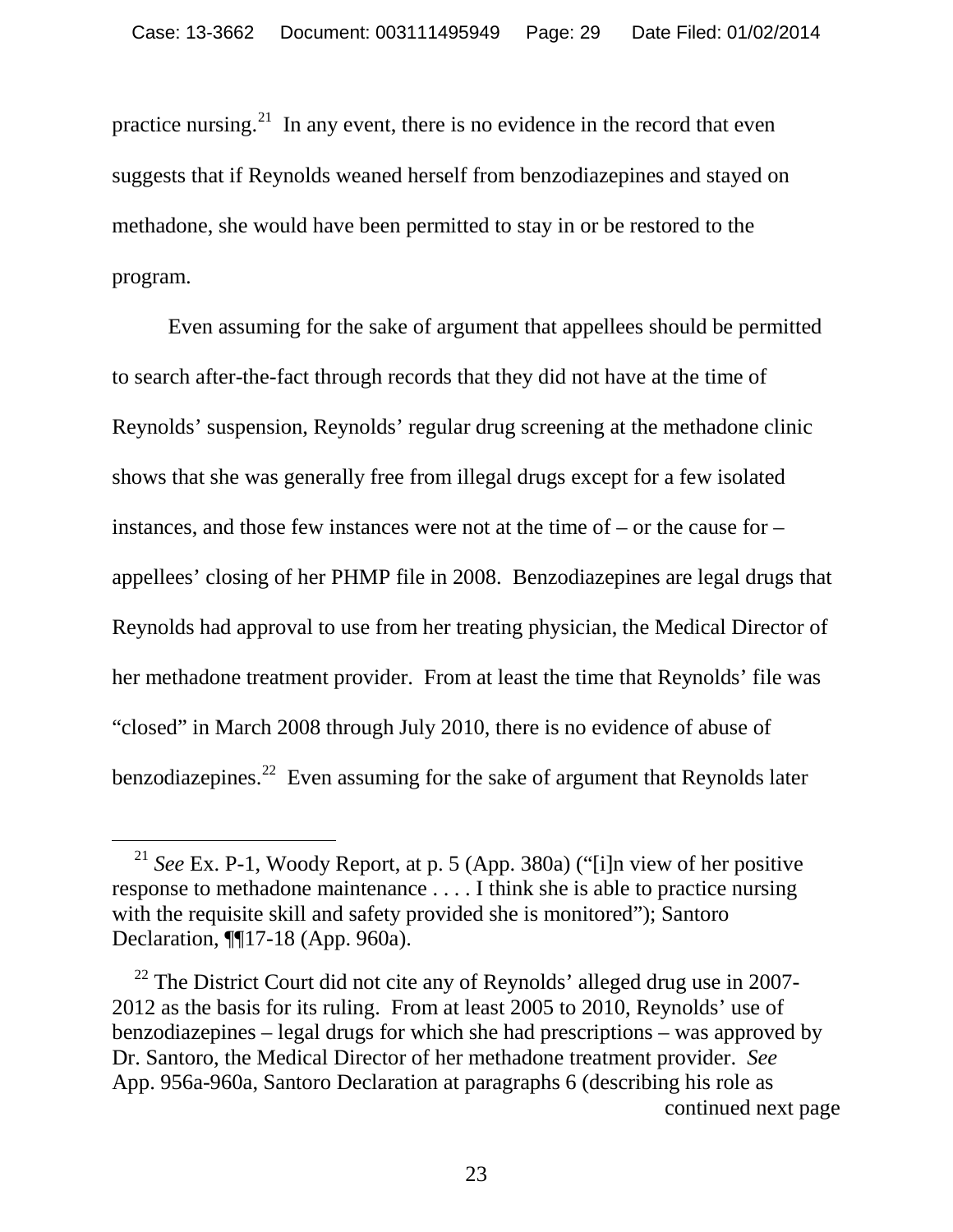used benzodiazepines in an inappropriate way,  $^{23}$  $^{23}$  $^{23}$  or that this contributed to her death, there is at least a triable issue of fact as to damages for her improper exclusion between 2008 and 2010.

Given this conflict in the evidence,  $^{24}$  $^{24}$  $^{24}$  summary judgment as to Reynolds' fitness to practice is inappropriate and the lower court correctly did not grant it on this ground. *See, e.g. Crown Packaging Tech., Inc. v. Ball Metal Bev. Container Corp*., 635 F.3d 1373, 1384 (Fed. Cir. 2011) (summary judgment inappropriate "where there is a material dispute as to the credibility and weight that should be afforded to conflicting expert reports") (*citing Scripps Clinic & Research Found. v. Genentech, Inc.*, 927 F.2d 1565, 1578 (Fed. Cir. 1991)); *Dairy Am., Inc. v. New York Marine & Gen. Ins. Co.*, 2010 U.S. App. Lexis 26773, at \*5 (9th Cir. 2010) (summary judgment not appropriate, when there are

Medical Director), 12 and 13 (no universal rule against prescribing benzodiazepines for methadone patients), and 15-17 (Reynolds was approved for benzodiazepine use from September 2005 to July 2010, and there was no report of her being impaired during that period).

 $\overline{a}$ 

<span id="page-29-0"></span><sup>23</sup> *See Fowler v. Westminster College,* 2012 U.S. Dist. Lexis 133269 (D.Utah 2012) at \*7 (no authority for proposition "that taking prescription drugs in excess of the amounts prescribed constitutes the 'illegal' use of drugs").

<span id="page-29-1"></span><sup>24</sup> *See* p. 20 n. 17, *supra,* concerning the conflict of views between defendants' expert Dr. Limoges, and Reynolds' treating physician, Dr. Santoro.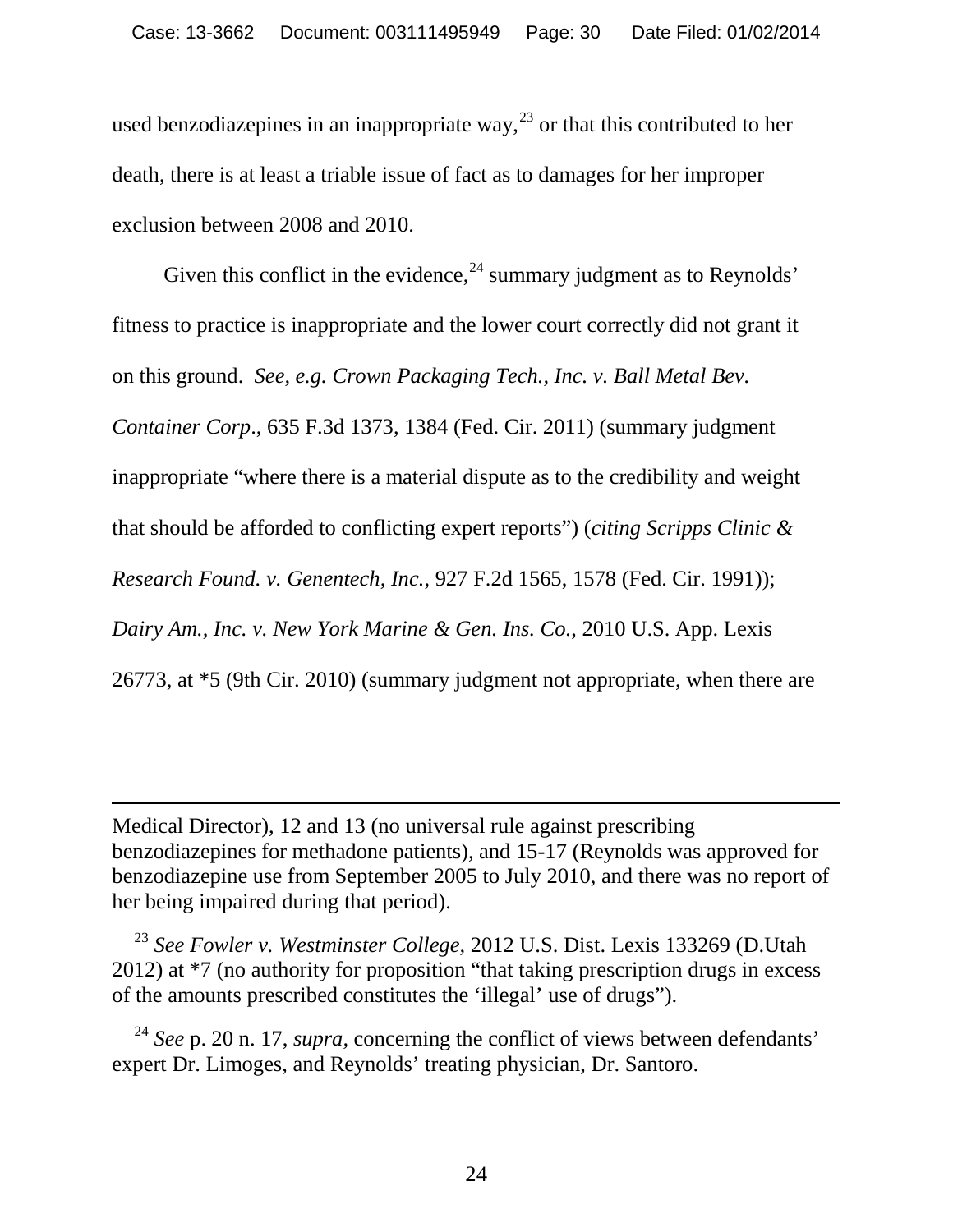conflicting expert opinions which "involves weighing the relative probative value of the experts' opinions").

**D. Partial Summary Judgment Should Have Been Granted to Plaintiff-Appellant Because There Is No Factual Dispute That The PHMP Methadone Policy Wrongfully Excluded People With Disabilities, On A Blanket Basis, From Being Monitored And From Practicing Their Professions.**

As set forth in the opening Brief for Appellant at pp. 39-40, plaintiff moved for partial summary judgment determining that the PHMP methadone policy was illegal under the ADA and the Rehabilitation Act. Plaintiff carried her burden on this motion by submitting the PHMP policy, and the reports of both plaintiff's expert, Dr. Newman, and defendants' expert, Dr. Ziegler, concerning the safety and efficacy of methadone maintenance as a treatment for opioid drug dependence. Thus, both experts agreed that: opioid drug dependence is a chronic condition which often requires life-long treatment (Newman Report at 3, App. 147a, and Ziegler Report at 10, App. 169a); and some methadone patients are able to practice safely as nurses (Newman Report at 9-10, App. 153a-154a, and Ziegler Report at 10, App. 169a). The BoN prosecutor's expert witness, Dr. Woody, specifically found that Reynolds was safe to practice while receiving methadone treatment (Woody Report, Ex. P-1 at p. 5, App. 380a). Despite these facts, the PHMP policy completely prohibited nurses from any opportunity to return to work while they were receiving methadone maintenance treatment. (Ex. P-2, App. 381a.)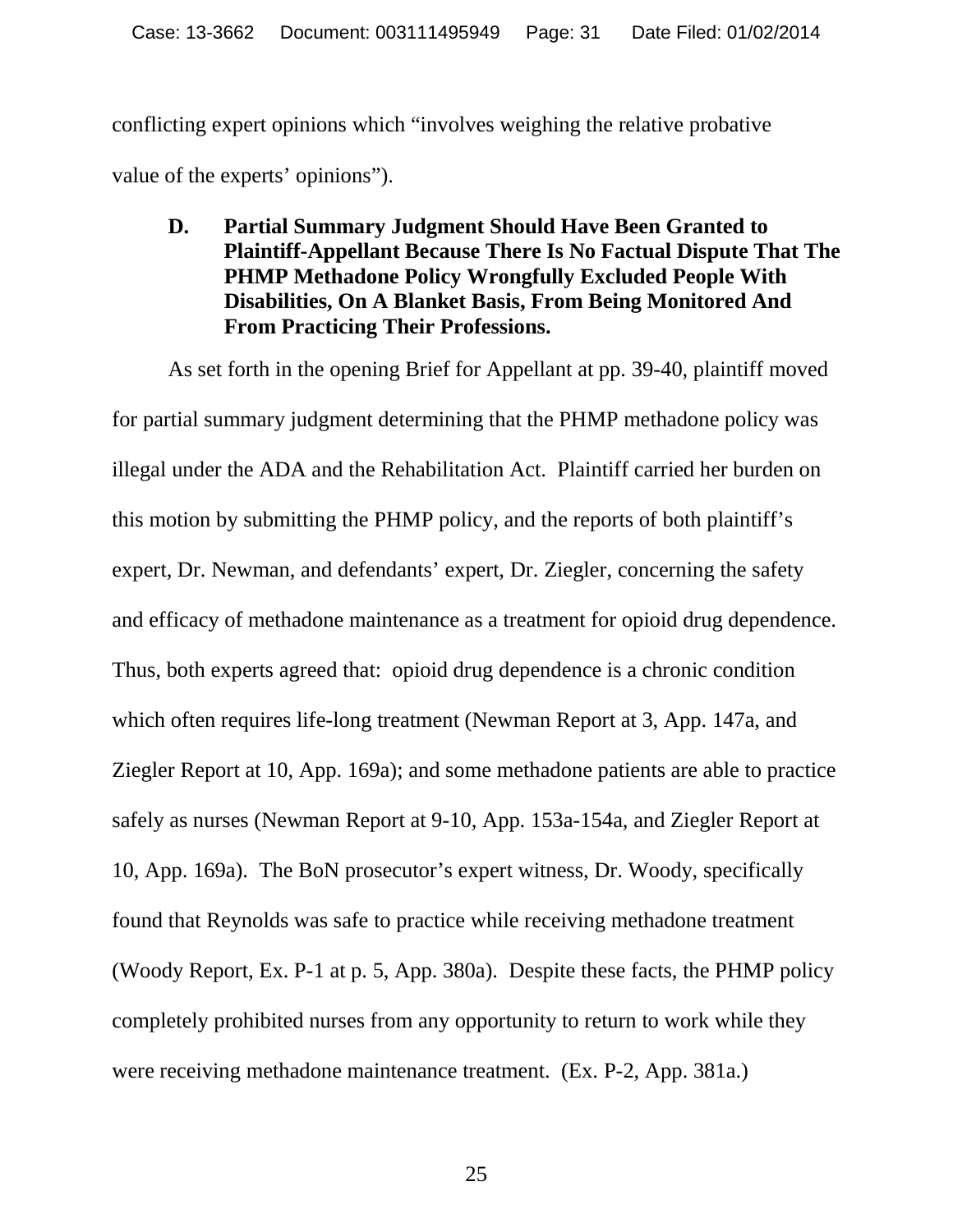The only question on which plaintiff seeks summary judgment is whether defendants can lawfully exclude methadone patients from their monitoring and licensing programs on a blanket basis. This Court should direct the entry of partial summary judgment on this question, so that the Court can then determine at trial whether and to what extent Reynolds should have been permitted to practice.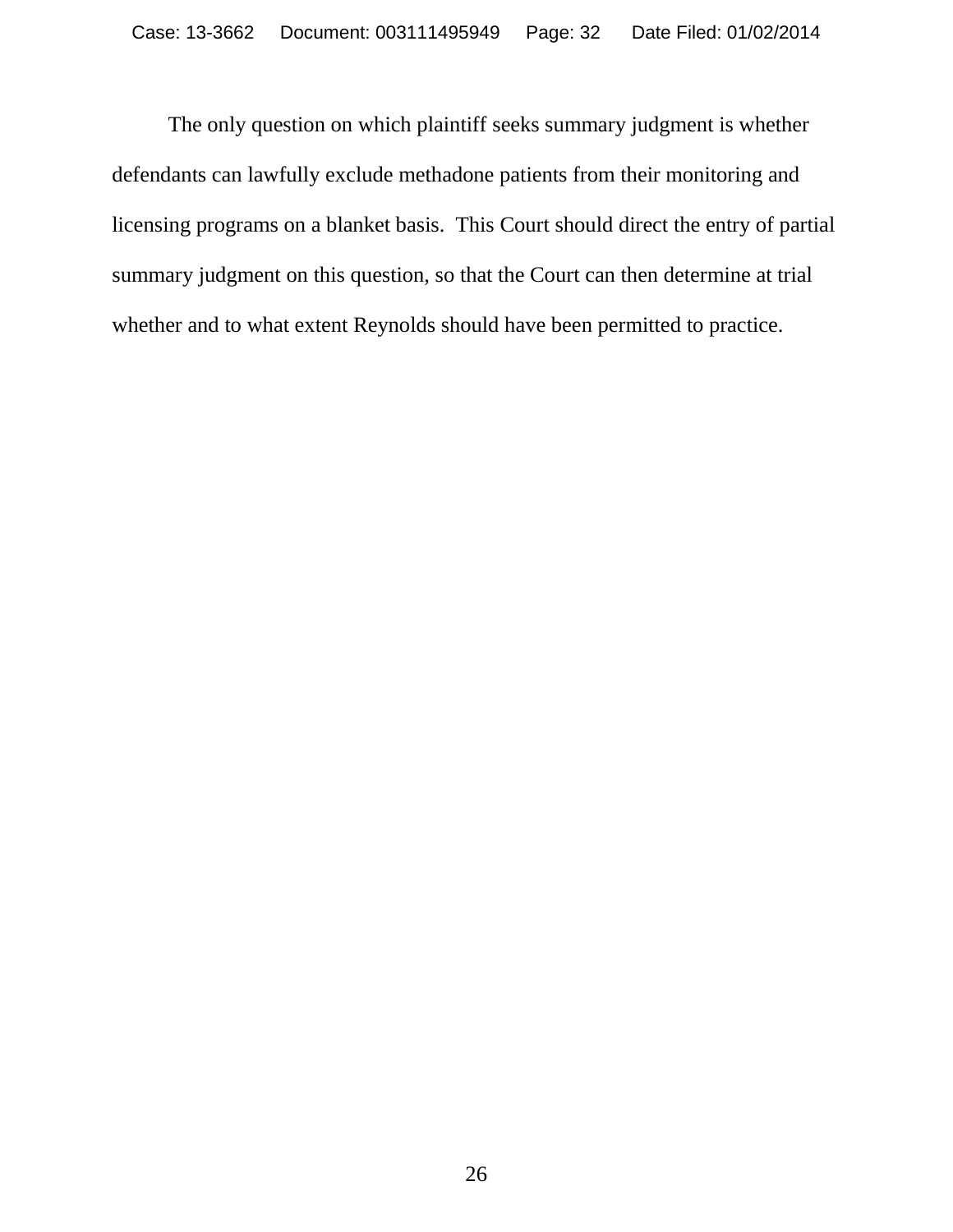#### **CONCLUSION**

For the reasons stated in appellant's opening Brief, this Court should vacate the entry of summary judgment for the defendants-appellees, and it should also direct the entry of partial summary judgment for appellant concerning the illegality of the PHMP methadone policy. Moreover, for the reasons stated in this Reply Brief: the District Court correctly rejected appellees' abstention argument; Reynolds did request an accommodation for methadone treatment; methadone treatment was a reasonable accommodation; and the exclusion for people who are "currently engaging in the use of illegal drugs" has no application to this case.

Respectfully submitted,

/s/ Lawrence D. Berger LAWRENCE D. BERGER SHEPHERD, FINKELMAN, MILLER & SHAH, LLP 35 East State Street Media, PA 19063 (610) 891-9880 [LBERGER@SFMSLAW.COM](mailto:lberger@sfmslaw.com)

/s/ Michael Churchill MICHAEL CHURCHILL BENJAMIN D. GEFFEN PUBLIC INTEREST LAW CENTER OF PHILADELPHIA 1709 Benj. Franklin Pkwy., 2d Floor Philadelphia, PA 19103 (215) 627-7100 [MCHURCHILL@PILCOP.ORG](mailto:mchurchill@pilcop.org) [BGEFFEN@PILCOP.ORG](mailto:bgeffen@pilcop.org)

*Attorneys for Appellant*

January 2, 2014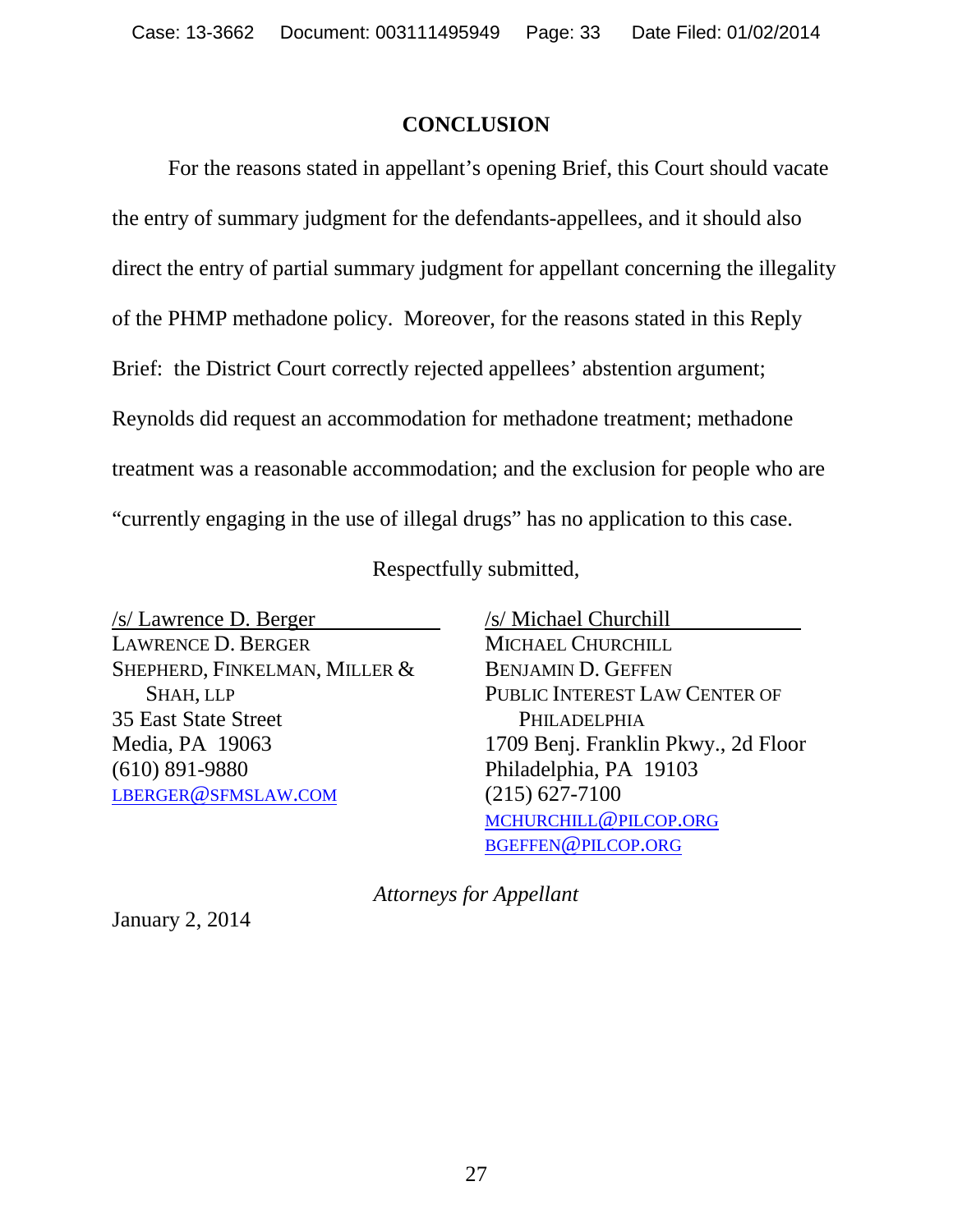# **Certificate of Compliance With Type Volume and Typeface Requirements, And With Local Appellate Rule 31.1**

1. This brief complies with the type-volume limitation of Fed. R. App. P. 32(a)(7)(B) because this brief contains 5,976 words, excluding the parts of the brief exempted by Fed. R. App. P.  $32(a)(7)(B)(iii)$ , as determined by the word count feature of Microsoft Word 2010.

2. This brief complies with the typeface requirements of Fed. R. App. P.  $32(a)(5)$  and the type style requirements of Fed. R. App. P.  $32(a)(6)$  because this brief bas been prepared in a proportionally spaced typeface using Microsoft Word 2010 in 14 point Times New Roman.

3. As required by Local Appellate Rule 31.1: (a) the text of the electronically filed brief is identical to the text in the paper copies; (b) a virus detection program, AVG AntiVirus Free Edition 2014, has been run on the electronically filed copies of the Brief.

> /s/ Lawrence D. Berger Lawrence D. Berger